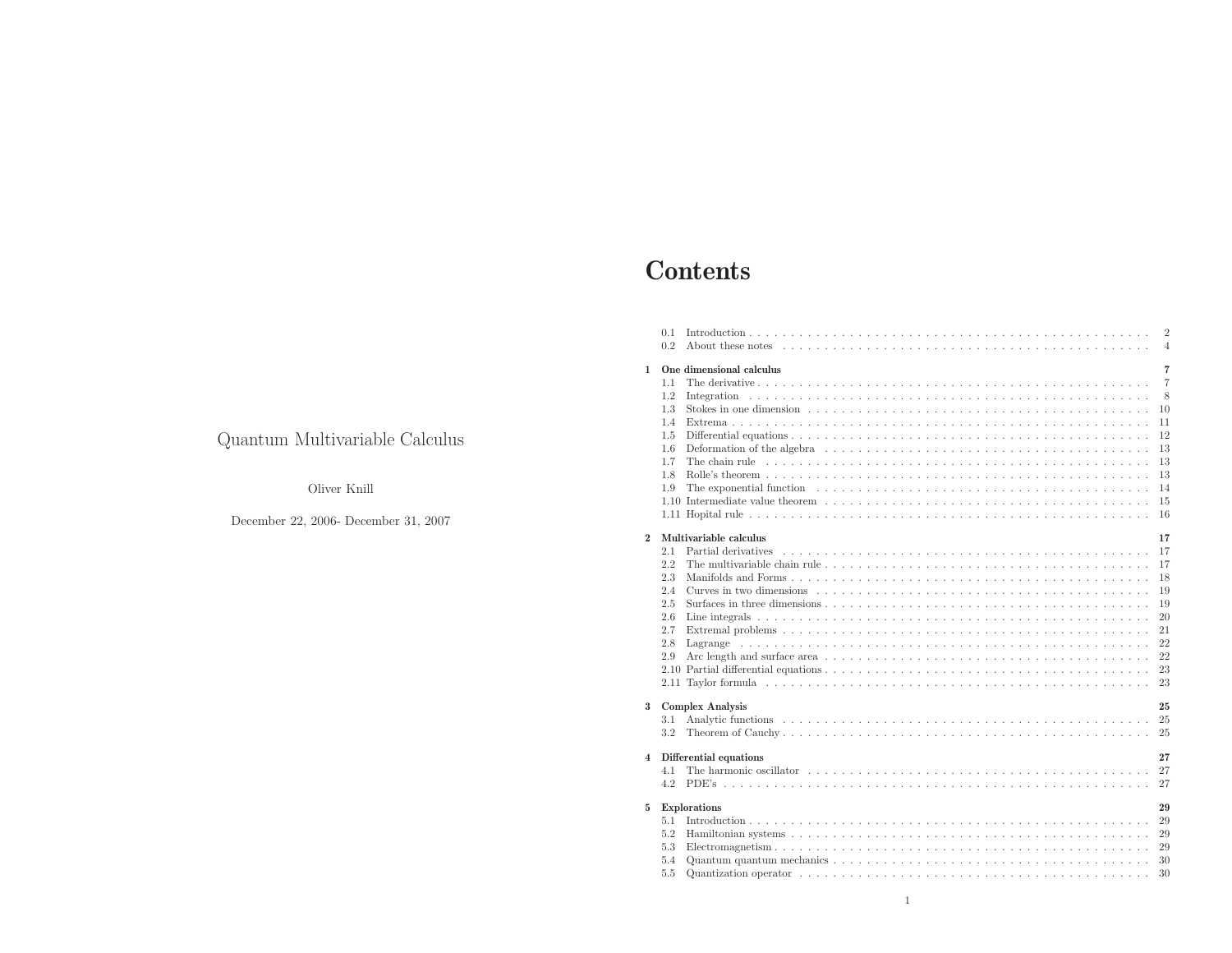|  | $'$ ontents |
|--|-------------|
|  |             |
|  |             |

#### 0.1 Introduction

Calculus is any theory in which there is a differentiation  $f \to f'$  and integration  $f \to f f$  operation in such a way<br>that  $(f f)' = f$ . This does not necessarily mean that the notion of derivative or integral are the classical n that  $(\int f)' = f$ . This does not necessarily mean that the notion of derivative or integral are the classical notions.

A quantum calculus is <sup>a</sup> version of calculus in which we do not take limits. Derivatives are differences and anti derivatives are sums. It is <sup>a</sup> theory, where smoothness is no more required. With <sup>a</sup> suitable generalization of integration of differential forms on curves and surfaces, most notions of multi-variable calculus generalize like Stokes theorem. Actually this extension makes many proofs simpler. There is <sup>a</sup> larger symmetry in the theory because "curves" are on the same footing than 1-forms, the space of surfaces is the same than than the space 2-forms, points with functions and solids with volume forms. The process of taking limits is involved when deriving classical calculus from it and for some notions like local extrema. <sup>I</sup> personally find it important that any quantum calculus theory should not be an alternative to classical calculus but an extension of classical calculus but that it should stand on its own feet if possible. Any result obtained in quantum calculus become in the classical limit results in classical calculus. This limit has the handicap that it can only be taken for special objects like smooth functions. The more genera<sup>l</sup> theory works with continuous functions or even with their completion in <sup>a</sup> Hilbert space.

The specification "quantum" is used in many different contexts. Mathematical objects can be "quantized" in different ways. One can discretize, replace commutative algebras with non-commutative algebras, or replace classical variational problems with path integrals. We will look here at "quantum calculus" in the sense of Kac and not "quantized calculus" as introduced by Connes. One aspect of the later is part of <sup>a</sup> more genera<sup>l</sup> quantum calculus where one takes a measure  $\mu$  on the real line and where

$$
f' = \int (f(x+h) - f(x))/h \, d\mu(h) \, .
$$

**Quantized calculus** is the special case, when  $\mu$  is the Lebesgue measure and **quantum calculus** is when  $\mu$  is a Dirac measure:

$$
f' = \frac{f(x+h) - f(x)}{h}.
$$

The measure  $\mu$  which defines the derivative has a smoothing effect if it is applied to space of derivatives. It appears that quantum calculus is <sup>a</sup> convenient choice. With <sup>a</sup> more genera<sup>l</sup> measure, it is for example more difficult to deal with partial differential equations.

For Connes, quantized calculus is given by a derivative  $df = [F, f]$ , where  $F : H \to H$  is a selfadjoint opera-<br>for which satisfies  $F^2 - 1$ . Real variables are replaced by self-adjoint operator, infinitesimals become connect tor which satisfies  $F^2 = 1$ . Real variables are replaced by self-adjoint operator, infinitesimals become compact operators. The integral is the Dixmier trace. Measurable operators are ones for which  $(1/log(N))\sum_{n\leq N}\mu_n$ operators. The integral is the Dixmier trace. Measurable operators are ones for which  $(1/\log(N)) \sum_{n \leq N} \mu_n$ <br>converges along a subsequence. The Dixmier trace neglects infinitesimals of the order > 1 operators for which  $\mu_n = o(n^{-1})$ . Compare the zeta function  $tr(T^s)$ . A Fredholm module is a representation of an algebra A as operators in H such that  $[F, f]$  is infinitesimal (compact) for all f in A. For single variable calculus, F is the Hilbert transform.

Classical mechanics can be formalized with more genera<sup>l</sup> differential structures. Similarly, one can chose the Planck constant  $h = h(x)$  to be space dependent. Such a generalization help to formulate part of the theory and Stokes theorem survives in the same way as it extends to Riemannian geometry in the classical case.

0.1. Introduction



Quantum calculus includes classical calculus as <sup>a</sup> limit. There are various special cases, like discrete calculus or quantized calculus. Quantum calculus is formally easier than classical calculus. With suitable notation, it can be taught in the same way as classical calculus.

What are the advantages of quantum calculus?

- The formalism is simple. Many technicalities disappear.
- It allows the numerical computations in calculus like fluxes, line integrals without having to parameterize surfaces or curves.
- Stokes theorem has an simpler form. The difficulty of the notation disappears.
- Many proofs become elegant.
- Differential forms and geometric objects are treated in the same way.
- It <sup>g</sup>ives deformations of classical notions and allows to reflect better what notions of mathematics are natural.
- It allows to do calculus on continuous functions which do not need to be smooth.

What are the disadvantages of quantum calculus?

- Not everything generalizes. Notably the chain rule needs adaptation.
- The discretisation breaks symmetries like rotational symmetries.
- Integrable differential equations become non-integrable after the discretization.
- We need to deform well established notions to keep classical things true.
- The topic is not taught yet in intro classes.
- Basic problems as Kepler's problem do not have simple enoug<sup>h</sup> quantum versions yet.

Is quantum calculus relevant? Things are relevant if they are useful and allow to solve problems. This usefulness test definitely applies to classical calculus. Because quantum calculus with fixed  $h$  is just calculus without limits, it can be considered <sup>a</sup> generalization of classical calculus. It inherits the relevance of classical calculus.

Can one imagine an other intelligence somewhere in the universe which use discrete calculus instead of quantum calculus? Can they solve concrete problems with it, like predict the motion of stars and <sup>p</sup>lanets, unlock the secrets of nature like particle <sup>p</sup>hysics without actually doing any limit? We might never know, but <sup>I</sup> believe that we can explore the usefulness of the question here on earth.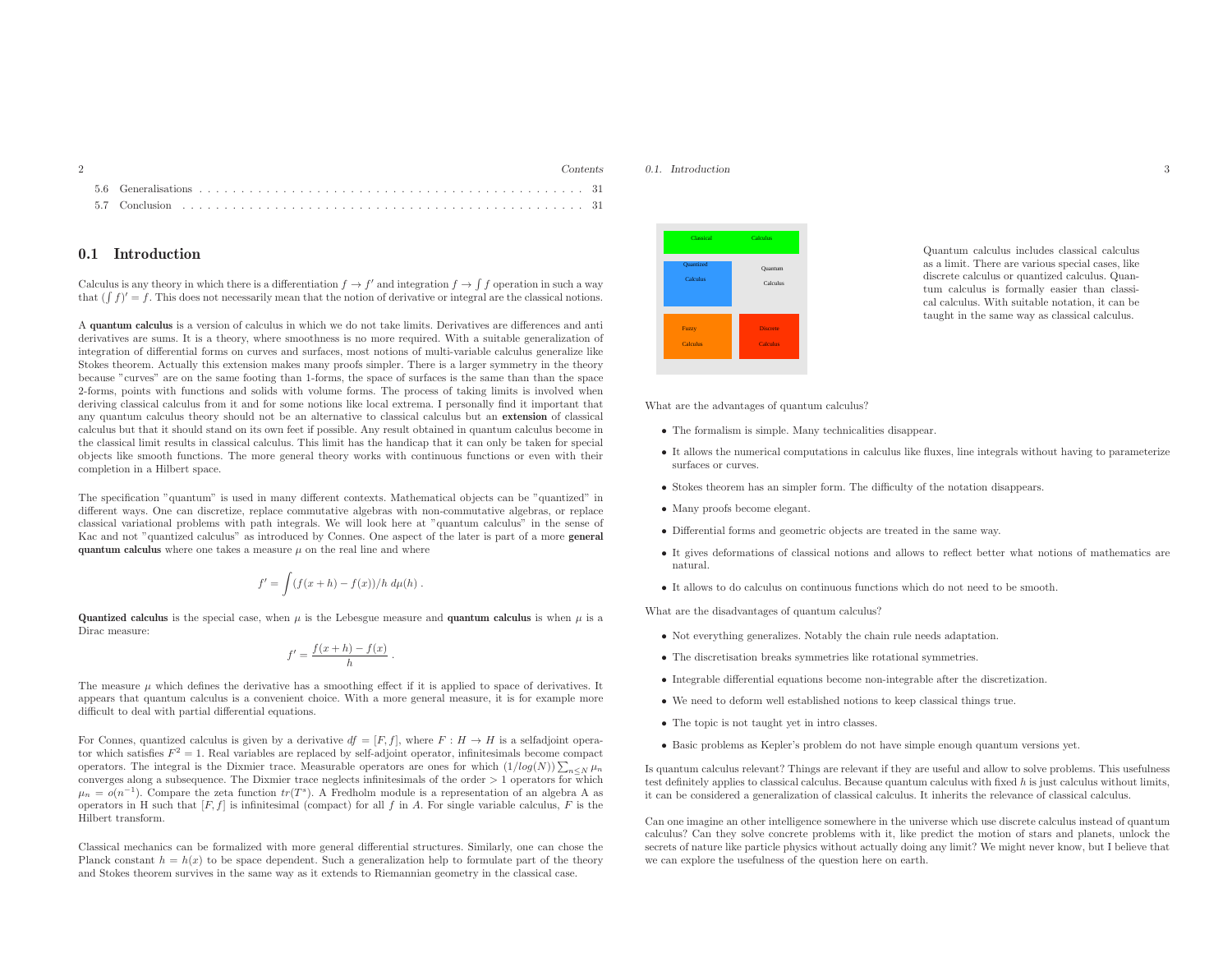Can one recover classical calculus from quantum calculus? There is the limit  $h \to 0$ . But there are other<br>connections. The **sampling theorem** in Fourier theory assumes that for a hand-limited function f a function for connections. The **sampling theorem** in Fourier theory assures that for a band-limited function f, a function for<br>which  $\hat{f}(\alpha) = 0$  for label  $\Sigma$ , this Nurmiat fraction as a cap account the function from the complex fun which  $\hat{f}(\omega) = 0$  for  $|\omega| > h$  the **Nyquist frequency**, one can recover the function from the samples  $f_n = f(n\pi/h)$ (see [?] appendix):

$$
f(t) = \sum_{n = -\infty}^{\infty} f_n \operatorname{sinc}(ht - n\pi) = g(t) ,
$$

where  $\operatorname{sinc}(x) = \sin(x)/x$ . This implies that for  $h = \pi$  we have a relation between the classical derivative and the values of  $f$  on the grid points:

$$
f'(0) = \sum_{n \neq 0} (-1)^{n+1} f_n/n.
$$

What is the relation with non-standard calculus?

Quantum calculus takes a discrete derivative with a constant h. If this constant h is infinitesimal, then it becomes usual calculus if the objects allow the transition to infinitesimal <sup>h</sup>. While nonstandard calculus is an elegant way to treat calculus, it has disadvantages. There are justifications needed which are not so easy to teach without <sup>a</sup> solid logic background. Nelsons version is better than Robinsons in this respect but still, some logic background is needed. In my experience, there are also risks of making mistakes in nonstandard analysis. Both problems could be overcome but it is unlikely to happen soon. The teaching of calculus never change radically. In our experience, working with infinitesimal <sup>h</sup> is as difficult as taking limits in the traditional setup. Quantum calculus does not do the limit  $h \to 0$  nor assume h to be infinitesimal. It remains a positive real number.

Quantum calculus is constantly used. In solid state <sup>p</sup>hysics for example, there is the tight binding approximation which replaces derivative with finite differences. Often, objects are modeled directly in <sup>a</sup> discrete form, using difference equations. Finally, numerical computations of classical calculus objects are often discrete versions. Insome sense, the computer computes with quantum calculus.

Can quantum calculus replace classical calculus? Quantum calculus extends classical calculus but does not re<sup>p</sup>lace it. More work is needed to translate <sup>p</sup>hysical theories and applications to this language. While classical calculus might appear simpler in many applications, one can imagine that historically, mathematics could have developed differently in which classical calculus <sup>p</sup>lays the role, the theory of distributions does here. It is always enlightening to ask "how aliens would do calculus". There are other ways to extend calculus. <sup>I</sup> consider it <sup>a</sup> matter of historical development that nonstandard analysis is not taught now in schools. Euler worked withinfinitesimal and infinite quantities but it needed <sup>a</sup> long way to put this language on <sup>a</sup> precise footing.

#### 0.2 About these notes

<sup>I</sup> see <sup>a</sup> large part of my PhD theses at ETH as dealing with quantum calculus but with <sup>a</sup> twist: in ergodic theory, a measure preserving transformation T on a probability space defines a derivative  $f'(x) = (f(T(x)) - f(x))/h$ . Interesting cohomological questions appear. While this cohomology is actually group cohomology, it can be interpreted as <sup>a</sup> discrete version of de Rham cohomology. In the fall of 2010, <sup>I</sup> started to change perspective and see <sup>a</sup> better generalization of de Rham cohomology which first of all is coordinate independent. Choosing <sup>a</sup> dynamical system on <sup>a</sup> set is equivalent to chose <sup>a</sup> basis and many of the notions <sup>I</sup> had contemplated with before are very much dependent on the dynamical system. Still, it is exciting because many mathematical topics can be treated with the new setup. Fluid dynamics, cellular automata, differential topology, mechanics, packing problems, integrable systems. One motivation to deal with such questions was already then to make my teaching more exciting. Even teaching very basic calculus is exciting, because one can think simultaneously on how to deal with the questions in <sup>a</sup> more genera<sup>l</sup> setup. And also contemplate the important question: why is it done that way? Are there no alternatives?

Kac's book renewed my motivation to look at "calculus without limits" again. In multivariable calculus, <sup>I</sup> oftenwould often during my teaching at the end of the semester add <sup>a</sup> lecture "how would aliens do calculus?"

Despite the uniformity with which calculus is presented nowadays, there are <sup>a</sup> dozen of alternative settings to do calculus. Some are quantum calculus flavors.

<sup>I</sup> started these notes in the last week of <sup>2006</sup> while at Cape Cod. <sup>I</sup> proofread them <sup>a</sup> bit in August <sup>2007</sup> while traveling Switzerland and Israel <sup>I</sup> worked on it in the last week of <sup>2007</sup> again at Cape Cod.

Added <sup>2013</sup> while posting: <sup>I</sup> have left these notes in <sup>2007</sup> and followed other paths since which look very interesting, both in Riemannian geometry as well as in grap<sup>h</sup> theory. Since after some Pecha-Kucha talk with quantum calculus on March 6, 2013, there was some interest in what <sup>I</sup> have written on quantum calculus, <sup>I</sup> post these scribbles. They should be understood as <sup>a</sup> notebook and are not worked out well. There are many, manylose ends and countless many typos or statements. Be warned.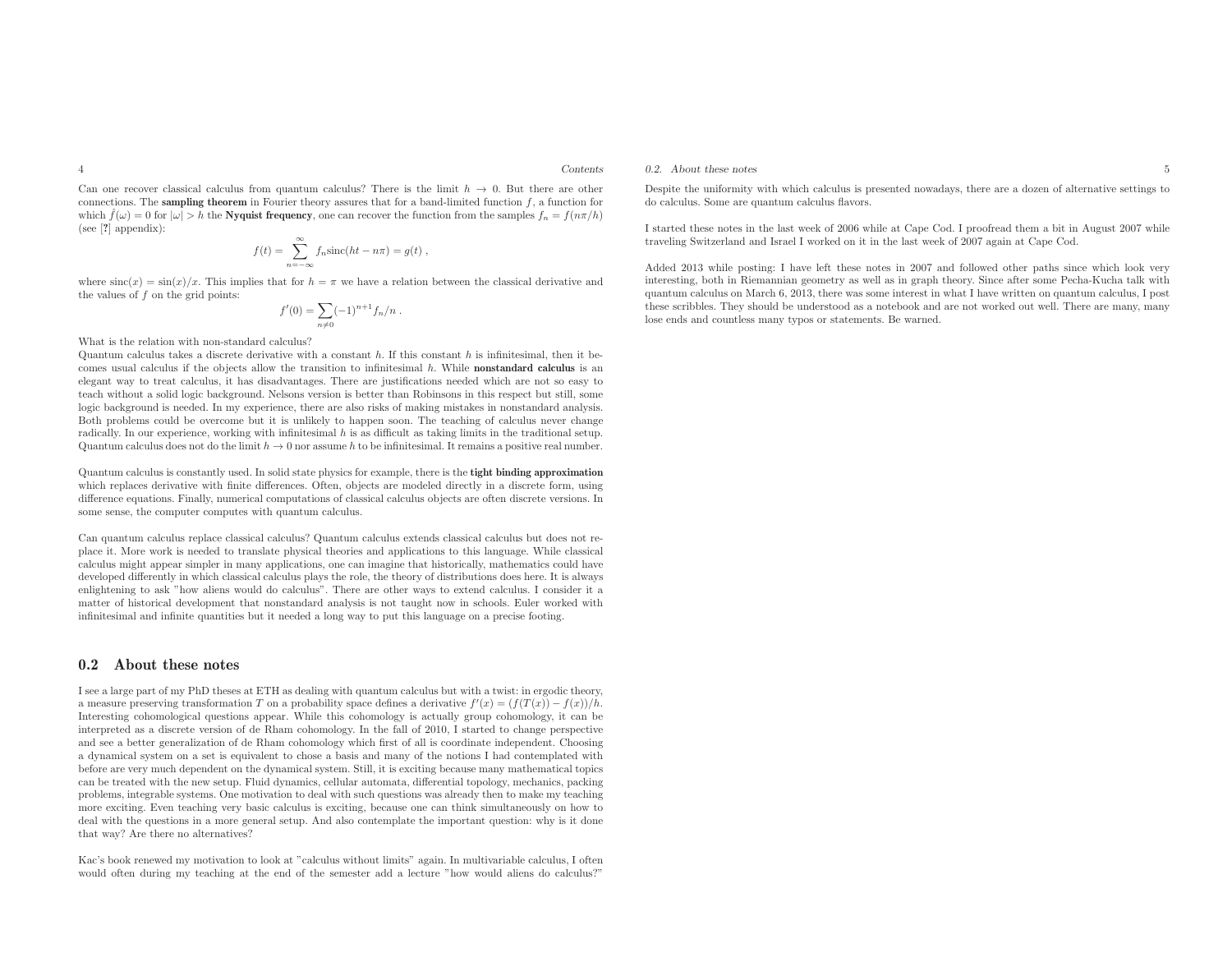Contents Contents Contents Contents Contents Contents Contents Contents Contents Contents Contents Contents Contents Contents Contents Contents Contents Contents Contents Contents Contents Contents Contents Contents Conten

6

### Chapter <sup>1</sup>

## One dimensional calculus

#### 1.1 The derivative

We fix a positive real constant  $h > 0$ . Even so there are no restrictions on the size of h in any of the following, one should think about  $h$  as a small quantity, similarly as the **Planck constant** in quantum mechanics. The reason to look at small h is that the limit  $h \to 0$  recovers classical calculus. But there is no other reason. Everything<br>can be done with  $h = 1$  for example can be done with  $h = 1$  for example.

Definition. The quantum derivative is

$$
f'(x) = \frac{f(x+h) - f(x)}{h}.
$$

We will often use **derivative** alone and call the usual derivative the **classical derivative**.

Examples: The quantum derivative of  $x^3$  is  $((x+h)^3 - x^3)/h = 3x^2 + h3x + h^2$ . The quantum derivative of  $e^x$ is  $(e^{x+h}-e^x)/h=e^x(e^h-1)$ .

Here are some basic formulas and facts. They all hold for continuous functions. They do not need to be classically differentiable.

**Theorem 1.1.1** (Differentiation formulas). For any continuous function  $f$ , we have

- a) the quantum Product formula:  $(fg)'(x) = f'(x)g(x+h) f(x)g'(x)$ .
- b) the quantum Quotient formula:  $(f/g)'(x) = (fg' f'g)/g(x)g(x+h)$ . c) the quantum Chain rule:  $f(g(x))'_h = f'_k(g(x))g'_h(x)$  with  $k = g(x + h) - g(x) = g'h$ .

We will later see how <sup>a</sup> deformation of the algebra allows to regain familiar formulas.

#### Problems.

**1.** Is it true that if  $f'(x) = 0$  on [a, b] then f is constant on [a, b]?

Solution. No,  $f'(x)$  is identically zero for any continuous h-periodic function like for example for  $f(x)$  $\sin((2\pi/h)x)$ .

2. Is it true that if f is classically differentiable and  $f'(x) = 0$ , then the classical derivative is zero somewhere in  $[x, x+h]$ ?

Solution. Yes, this is the classical Rolle theorem:  $f(x) = f(x+h)$  implies that there is a  $x_0 \in [x, x+h]$  for which  $f'(x_0) = 0.$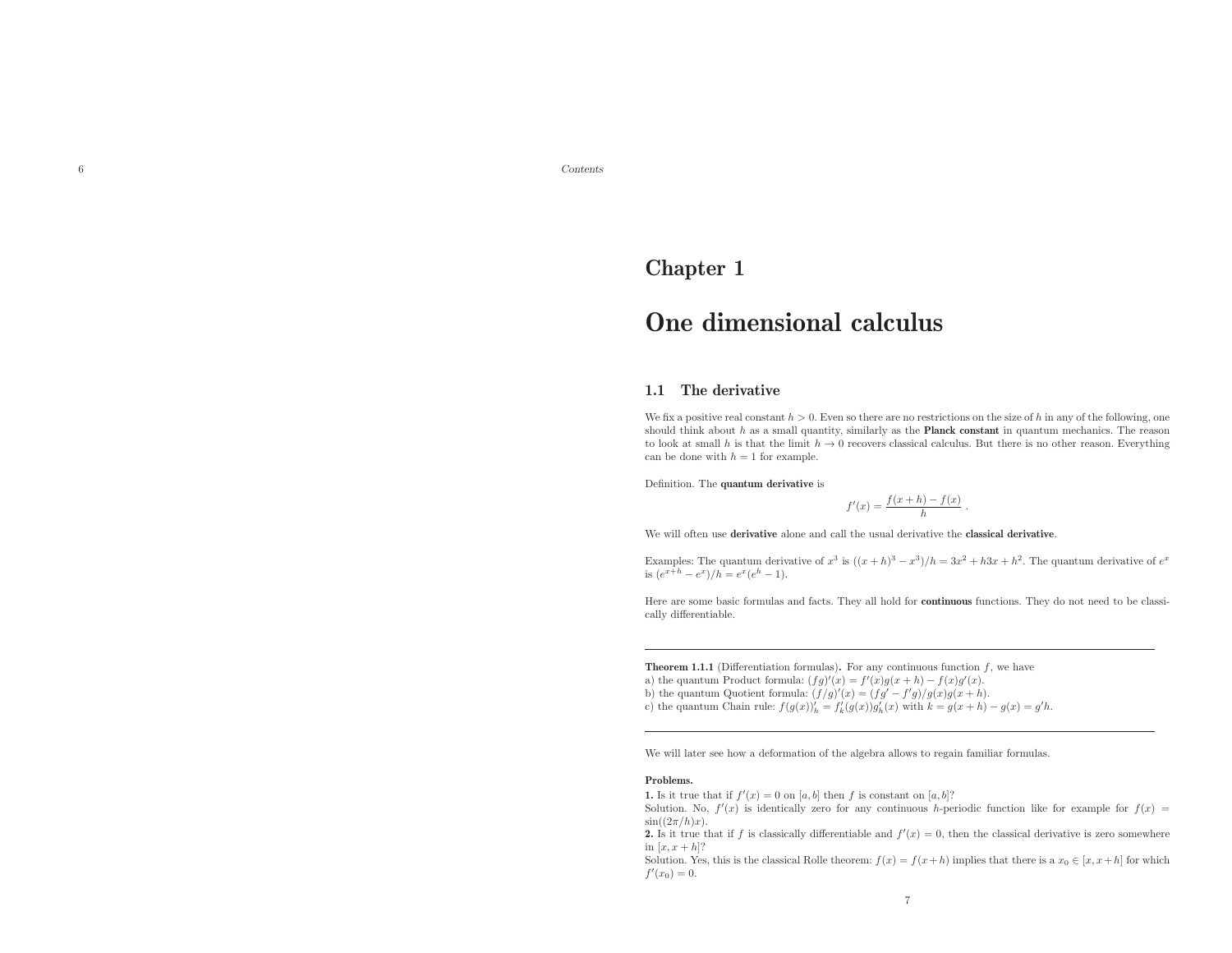**Remark.** Quantum derivative can be defined in many different ways: One could for example take two  $h_1, h_2$  and define $f(x + h) = f(x) - f(x) + h(x)$ 

$$
f'(x) = \frac{f(x+h_1) - f(x)}{2h_1} + \frac{f(x+h_2) - f(x)}{2h_2}.
$$

More generally, one can define for any measure  $\mu$  define

$$
f'(x) = \int (f(x+h) - f(x))/h \ d\mu(h)
$$

A special case is  $\mu = dx$ , for which  $f'$  is the Hilbert transform

$$
\int \frac{f(x+h) - f(x)}{h} \, dh
$$

of f and where quantum calculus has been called "quantized calculus" by Connes.

Exercise. Does the **quantized calculus derivative** exist for  $f(x) = 1_{[-1,1]}$ ? Solution. The quantum derivative  $(f(x+h) - f(x))/h$  is  $1/h$  on  $[-1-h,-1]$  and  $-1/h$  on  $[1-h,1]$ .





-2

The function  $1_{-1,1}$ . The quantized calculus derivative.

#### 1.2 Integration

We have two different integrations, <sup>a</sup> discrete summation and integration over regions, which leads to integral theorems.

Definition. The **quantum anti-derivative** of a function  $f$  with support on an interval is defined as

$$
F(x) = h \sum_{k=1}^{\infty} f(x - kh) = h[f(x - h) + f(x - 2h) + ...]
$$

Remark. This is the analog to the classical integral  $F(x) = \int_{-\infty}^{x} f(x) dx$ .

**Theorem 1.2.1** (Fundamental theorem of calculus II). The anti derivative satisfies  $F'(x) = f(x)$ .

#### 1.2. Integration $n \geq 9$

Proof.  $F'(x) = [F(x+h) - F(x)]/h = [f(x) + f(x-h) + f(x-2h) + ...] - [f(x-h) + f(x-2h) + ...] = f(x).$ 



The quantum anti-derivative of the classical  $f(x) = \sin(x)$ .

The quantum anti-derivative of  $f(x) = x$ .

Remarks:

1) The quantum anti-derivative is the analogue of the classical anti-derivative  $\int_{-\infty}^{x} f(y) dy$ . For a general continuous function one can define continuous function, one can define

$$
F(x) = h \sum_{k, x - kh > 0} f(x - kh)
$$

which is the analogue of  $\int_0^x f(x) dx$  for the classical antiderivative.

1) The anti-derivative is determined only up to a periodic function g of period h because  $(f + g)' = f'$ .

Definition: the **definite integral** of  $f$  on the interval  $a, b$  is

$$
\int_a^b f(x) dx = h \sum_{x-kh \in [a,b]} f(x - kh) .
$$

**Theorem 1.2.2.** For  $b - a = nh$ , we have  $\int_a^b f'(x) dx = f(b) - f(a)$ .

Exercise: Give an example for which  $b - a$  is not a multiple of h, and for which  $\int_a^b f'(x) dx = f(b) - f(a)$  is false.Solution. Take  $f(x) = x$  and  $a = 0, b = h/2$ . Then  $\int_a^b f'(x) dx = f(a+h) - f(a)$ .

**Theorem 1.2.3** (Partial integration). Given functions  $f, g$ , let  $F = \int f$  be the antiderivative. Then

$$
\sum_{k=a}^{b-1} f(k)g(k) = F(k)g(k)|_a^{b-1} - \sum_{k=a}^{b-1} F(k)(g(k+1) - g(k)).
$$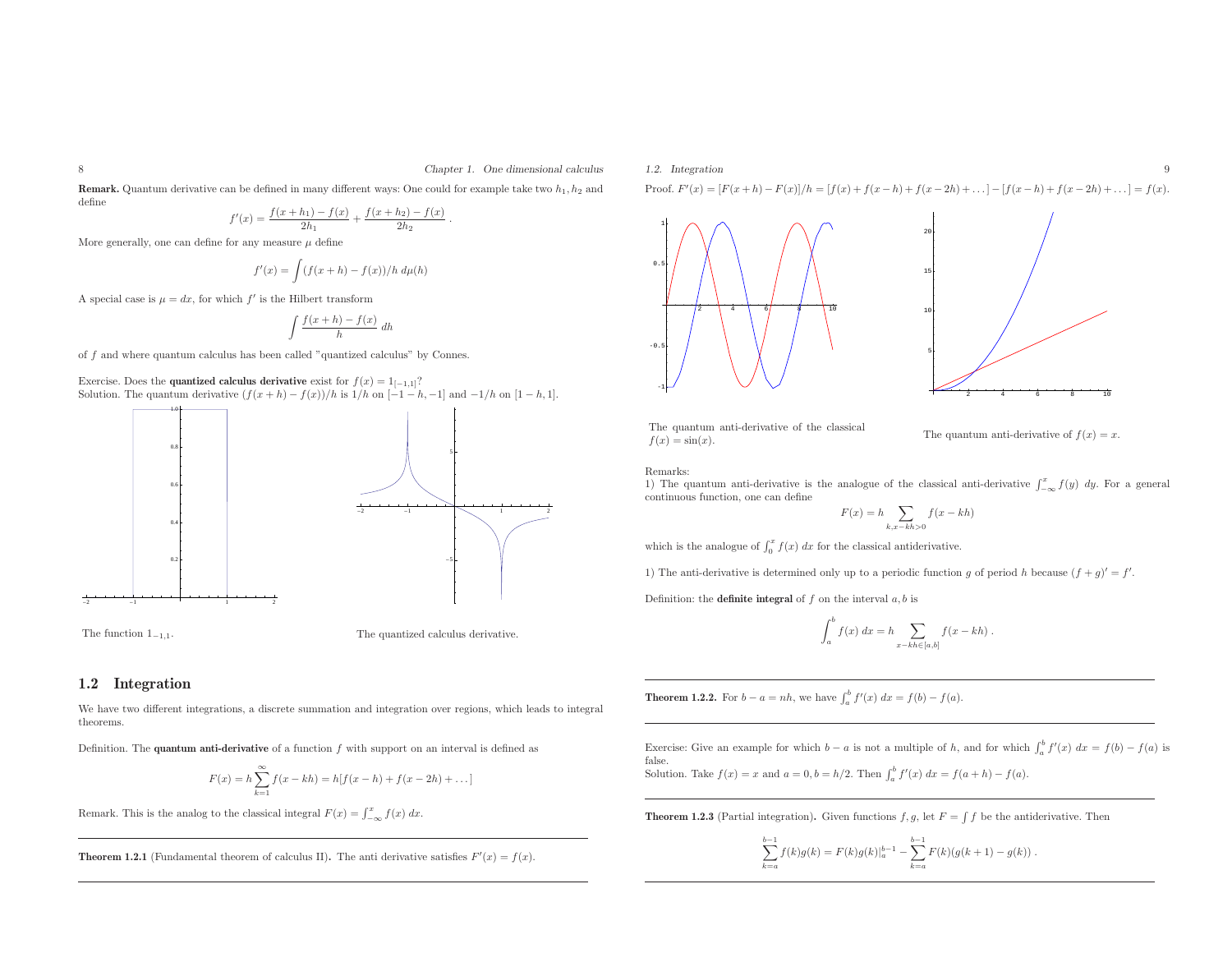Remark. We can rewrite this as  $\int_a^b fg = F g\vert_a^b - \int_a^b F g'$  as in the classical case.

Proof. This is a reformulation of the Abel partial summation formula. Assume all sums from  $k = a$  to  $k = b - 1$ :

$$
\sum f_k g_k + \sum F_k (g_{k+1} - g_k) = \sum (F_k - F_{k-1}) g_k + \sum F_k (g_{k+1} - g_k) = \sum F_k g_{k+1} - F_{k-1} g_k = F_b g_b - F_a b_a.
$$
  
Exercise:

a) Given  $F = \int f$ . If the sequence  $F(n)b(n)$  and the integral  $\int_0^x F g'$  both converge, then  $\int_0^\infty f g$  converges. b) Abel crititerium: if g is monotone and bounded and the limit  $F(x)$  exists for  $x \in \infty$ , then the limit  $\int_0^\infty fg$  exists.

#### 1.3 Stokes in one dimension

Definition: Quantum sets are represented by functions on the real line.

Any classical set  $J$  is a quantum set represented by its characteristic function  $1_J$ . In quantum calculus, subsets of the real line are functions on <sup>R</sup>. They can model "fuzzy sets" and also become negative.

Definition: The **quantum boundary** of a quantum set f is the function  $\delta g(x) = (g(x) - g(x - h))/h$ .

The **quantum boundary** of a one-dimensional set  $g = 1_I$  is defined as  $\delta g(x) = (1_I(x) - 1_I(x - h))/h$ .



The quantum boundary of an interval is <sup>a</sup> function with the same smoothness as the characteristic function of the interval.

The quantum derivative has the same smoothness as  $f$ . It is defined for measurable functions too.

We see that taking the boundary of a set is **dual** to the quantum derivative:

$$
df(x) = (f(x+h) - f(x))/h
$$
  
\n
$$
\delta f(x) = (f(x) - f(x-h))/h.
$$

We assume in the following that all functions satisfy

$$
\int_{-\infty}^{\infty} f^2(x) \, dx < \infty \, .
$$

Define

$$
\int_g f = \int_{-\infty}^{\infty} f(x)g(x) \ dx .
$$

1.4. Extrema <sup>11</sup>

We interpret it as the integral of the "differential form"  $f$  over the "manifold"  $q$ .

**Theorem 1.3.1** (Fundamental theorem of calculus). For continuous functions of compact support  $f, g$ , we have

$$
\int_g f' = \int_{\delta g} f .
$$

*Proof.*  $\int [f(x+h) - f(x)]g(x) dx = \int f(x)[g(x-h) - g(x)] dx$ . □

Advanced remark. The fundamental theorem generalizes to the case, where the real line is generalized to be <sup>a</sup> probability space <sup>X</sup> with measure <sup>P</sup> and <sup>T</sup> (x) is <sup>a</sup> measure preserving invertible transformation on <sup>X</sup>. Then  $df(x) = f(T(x)) - f(x)$  and  $\delta f(x) = f(x) - f(T^{-1}x)$  for functions in  $L^2(X, P)$ .

#### 1.4 Extrema

Definition. A **quantum critical point** of a continuous function f on the real line is a point  $x_0$ , where  $f'(x_0) = 0$ .

Definition. A point  $x_0$  is a **local maximum** of a continuous function f, if there is an interval  $I = [x_0 - \epsilon, x_0 + \epsilon]$ around  $x_0$  such that  $f(x_0) \ge f(x)$  for all  $x \in I$ . It is a **strict local maximum** if  $f(x_0) > f(x)$  for all  $x \in I \setminus \{x_0\}$ .

Remark. To include rational functions like  $1/x$ , classical calculus books often include points, where f does not exist into the set of critical points. We do not do that here.

Exercise: Does  $f'(x_0) = 0$  and  $f''(x_0) < 0$  assure that we have a local maximum nearby? Solution: no, there is no local maximum. We have  $f(x_0) = f(x_0 + h)$ . We have  $f(x_0 + 2h) > f(x_0 + h)$  but it is possible that  $f(x_0 - h) < f(x_0)$ .

**Theorem 1.4.1** ((Second derivative test)). If a continuous function f satisfies  $f'(x_0) = 0$  and  $f''(x_0 - h) <$  $0, f''(x) < 0$ , then it has a local maximum in the interval  $[x - h, x + 2h]$ .

Proof.  $f(x + h) = f(x)$  and  $f''(x - h) = f(x + h) - 2f(x) + f(x - h) = f(x - h) - f(x) < 0$  and  $f''(x) = f(x + h) - 2f(x) + f(x - h) = f(x - h) - f(x)$  $f(x+2h) - 2f(x+h) + f(x) = f(x+2h) - f(x) < 0$ . Together, we have  $f(x) > f(x-h)$  and  $f(x) > f(x+2h)$ . The continuity of f assures that we have a local maximum on  $[x - h, x + 2h]$ .

**Theorem 1.4.2** ((Second derivative test II)). If  $f'(x_0 - h) < 0$  and  $f'(x_0) > 0$  then a) f has a local minimum in  $[x_0 - h, x_0 + h]$ , b) there exists  $x_1 \in [x_0 - h, x_0 + h]$  for which  $f'(x_1) = 0$ .

*Proof.* a) The two conditions together imply that the  $f(x_0) < f(x_0 - h)$  and  $f(x_0) < f(x_0 + h)$  so that it is is smaller than the minimum of  $f(x_0-h)$  and  $f(x_0+h)$ . We have  $f'(x_0-h) < 0$  and  $f'(x_0+h) > 0$ . The classical **intermediate value theorem** applied to the continuous function  $f'(x)$  shows that there exists  $x_1 \in [x_0 - h, x_0 + h]$ with  $f'(x_1) = 0$ .

Remark. Note that the critical point and the minimum are not the same in general.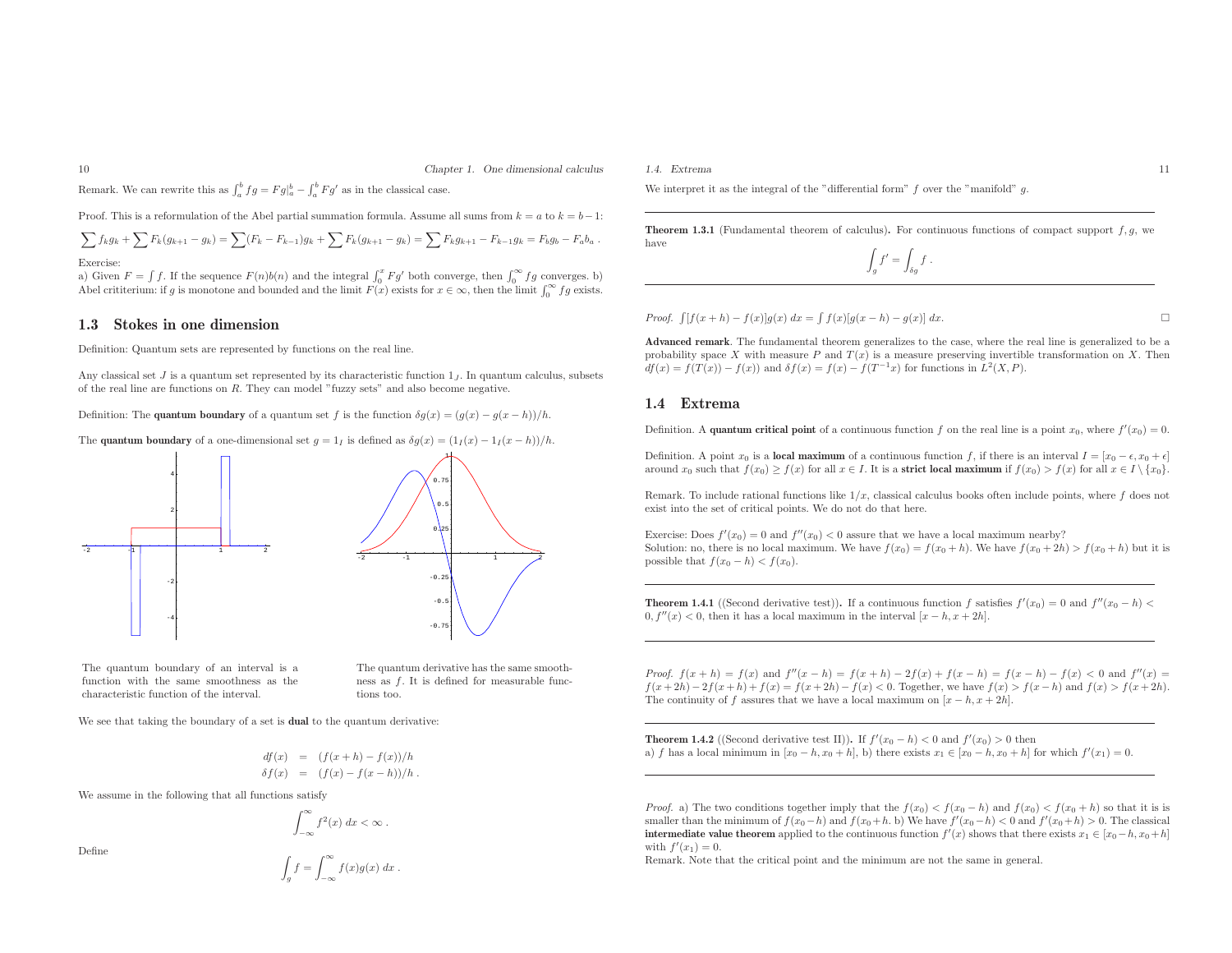Exercise: If the additional condition  $f''(x_0) < 0$  is satisfied on  $[x-h, x+2h]$ , is there then a unique critical point?

Solution: No: if  $g(x) = f(x) + 1000 \sin(2\pi x/h)$ , then  $g' = f'$  and  $g'' = f''$  but g has many critical points.

Exercise: Do we need continuity? Find a bounded function  $f(x)$  on [0, 1] such that f has no local maximum.

Solution. Take  $f(x) = 1/(x^2 + 1)$  for  $x \neq 0$  and  $f(x) = 0$  for  $x = 0$ .

Exercise: Prove that if f is smooth, then there is a classical critical point in the interval  $[x_0, x_0 + h]$  if the quantum derivative is zero at  $x_0$ .

Solution: This is a consequence of the classical Rolle theorem: the function satisfies  $f(x_0) = f(x_0 + h)$ .



- Example: the quantum derivative of the function  $f(x) =$
- Example: the quantum derivative of the func-<br>tion  $f(x) = \sin(1/x)$ .

#### 1.5 Differential equations

In order to solve the first order differential equations  $f' = g$ , we solve first  $f'(x) = x^n$ . Then we write  $f(x) = a_0 + a_1x + \cdots + a_nx^{n+1}$  and find the coefficients from  $f(x+h) - f(x) - hx^n = 0$ .

 $f'(x) = 1$  has the solution  $f(x) =$  $f'(x) = 1$  has the solution  $f(x) = x$ .<br>  $f'(x) = x$  has the solution  $f(x) = x^2/2 - hx/2$ .  $f'(x) = x^2$  has the solution  $f(x) = x^3/3 - 3hx^2/3 + 2h^2x/3$ .  $f'(x) = x^3$  has the solution  $f(x) = x^4/4 - 3hx^3/2 + 11h^2x^2/4 - 3h^3x/2$ .

 $f1[x] := x$  $f2[x] := x^2 - hx$  $f3[x] := x^3 - 3hx^2 + 2h^2x$  $f4[x] := x^4 - 6hx^3 + 11h^2x^2 - 6h^3x$ 

Lets call  $[x]^n$  the solution to  $f'(x) = [x]^{n-1}$ . If we can expand a function f as

$$
f = \sum_{n} a_n [x]^n
$$

1.6. Deformation of the algebra 13

then

$$
f' = \sum_{n} a_n n[x]^{n-1} .
$$

 This leads to <sup>a</sup> deformed Taylor expansion of f which behaves in <sup>a</sup> similar way as the classical expansion. This follows from the product rule  $d/dx[x]^n = n[x]^{n-1}$ , where  $[x]^0 = 1$ ,  $[x]^1 = x$ ,  $[x]^2 = x^2 - hx$ ,  $[x]^3 =$  $x^3 - 2hx^2 + ax + b$ . Because  $[0]^n = 0$ , we have the same Taylor expansion.

**Theorem 1.5.1** (Taylor expansion). For any bounded function  $f$  on the real line there is a bounded function

$$
f^+(x)=\sum_n a_n [x]^n
$$

with  $a_n = f^{(n)}(x)/n!$ . We have  $f(kh) = g(kh)$  for all  $k \ge 0$ . If f is analytic, with classical Taylor expansion in [a, b], then  $f(x) = f^{+}(x) = f(x)$  for all  $x \in (a, b)$ .

As a corollary, we know that  $f(x) = \sum_n a_n[x]^n$  satisfies  $f'(x) = \sum_n na_n[x]^{n-1}$ . Remark. For non-analytic functions, we can add a h-periodic function to  $f$  without- changing the expansion.

#### 1.6 Deformation of the algebra

In order to "save"  $[x]^n[x]^m = [x]^{n+m}$ , we can deform the algebra and define a new multiplication so that this holds. Do we have distributivity? If  $f = \sum_i a_i[x]^i$  and  $g = \sum_i b_j[x]^j$ , then  $fg = \sum_{ij} a_i b_j[x]^{i+j}$ . The product rule holds now and the classical Taylor expansion too. We can also do integration by parts.

Given a classical function  $f(x) = \sum_n a_n x^n$ , we can define its quantum version  $f(x) = \sum_n a_n [x]^n$ . All the classical differentiation rules except the chain rule still hold.

#### 1.7 The chain rule

✝

It is possible to deform the algebra, so that the composition of functions and the chain rule  $d/dxf(g(x)) =$  $f'(q(x))q'(x)$  works? Probably not:

 $\left\{ \begin{array}{ll} f[x_+] := x^2 - h(x; \quad \textbf{Simplify} [(f[x+h]-f[x])/h == 2x] \\ \textbf{Simplify} [(f[x+h]-f[x])/h == 2x] \end{array} \right\}$  $g[t_+] := b \t t;$  $Simplify [( g [ x+h]-g [ x ] ) / h=b ]$  $A = ( f [ g [ t+h] ] - f [ g [ t ] ] ) / h$  $B = 2 g[t] b$ 

Is only true for  $h = 1$  or h=0. The composition of functions changes the h value, even when linear functions are involved. The quantum derivative depends on the coordinate system, because it depends on an absolute <sup>h</sup>. Do we need to carry along with different <sup>h</sup>?

The deformation of the chain rule in <sup>a</sup> discrete calculus is intrinsic in nature. It has consequences: an integrable system like the Kepler problem becomes non-integrable and produces some diffusion. KAM theory assures that for small <sup>h</sup>, most of the integrability remains.

#### 1.8 Rolle's theorem

Is it true that if f is continuous on [a, b] and  $f(a) = f(b)$  as well  $b - a > h$ , then there exists  $x \in [a, b]$  with  $f'(x) = 0?$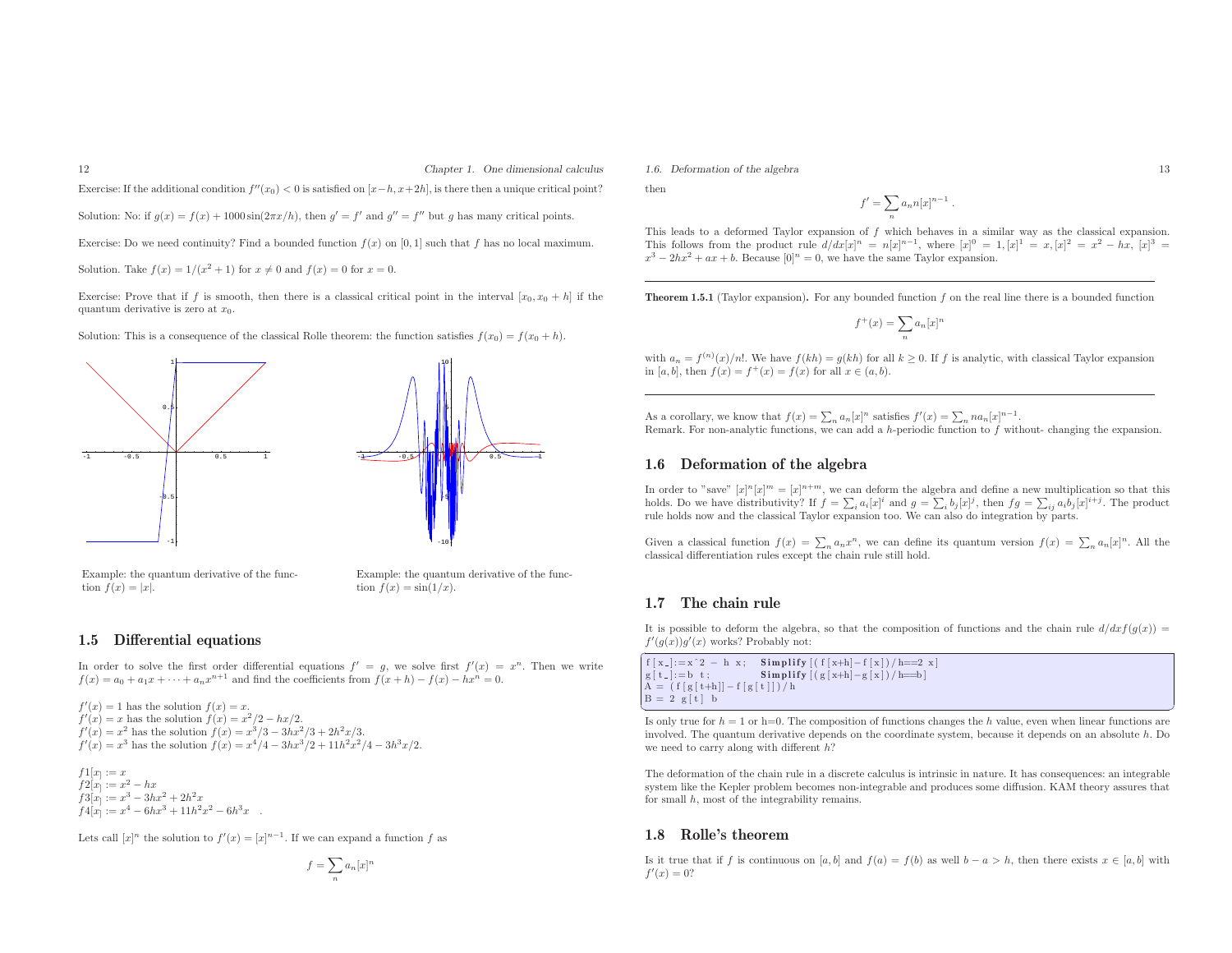It is false. There are functions which are  $f'(x) > 0$  everywhere: with  $a = 0, h = 1$   $b = [hk] + 1$ . The function  $f(x) = (4/5)x + \cos(2\pi x/h) - 1$  satisfies  $f(0) = f(5/4) = 0$  and  $f(x+h) - f(x) > 0$ . The correct quantum Rolle theorem is as follows:

**Theorem 1.8.1** (Quantum Rolle theorem). Assume f is a continuous function and  $f = 0$  on the points  $g = 1_{[a,a+h]}$  and  $h = 1_{[b,b+h]}$ , then there exists a point  $x \in [a,b]$ , where the quantum derivative  $f'$  of  $f$  is zero.

*Proof.* Assume the statement is false and  $f'(x) \neq 0$  on [a, b]. Then by the continuity of  $f'$ , the nonzero function f' is always positive or always negative. This contradicts the the quantum fundamental theorem of calculus which says  $\int_{a}^{b} f'(x) dx = 0$ . which says  $\int_{a}^{b} f'(x) dx = 0$ .  $\int_a^b f'(x) \, dx = 0.$ 

Can we improve this? How small can the points become?

#### 1.9 The exponential function

The function

$$
f(x) = \exp_h(x) = (1+h)^{x/h} = e^{x(1-h/2+h^2/3-h^3/4...)} = e^{c_h x}
$$

satisfies  $f(x+h) - f(x) = hf(x)$ . It is therefore a solution to the quantum differential equation  $f'(x) = f(x)$ . We call it the **quantum exponential**. For  $h \to 0$ , it becomes the usual exponential function. For any C, also  $C_{\text{evn}}(x)$  is a solution to the differential equation  $C \exp_h(x)$  is a solution to the differential equation.

The quantum exponential is the classical exponential but it is squeezed by a factor  $c_h = 1 - h/2 + h^2/3 - ...$ Define  $\log_h(x)$  as the inverse of  $\exp_h(x)$ .



The deformation constant  $c_h(a) = \log(1 +$  $\frac{a h}{h}$  for various a. We have  $c_0(a) = a$ , the classical case. As larger <sup>a</sup> gets, as more the quantization decreases the frequency.

There are infinitely many solutions to the above discrete difference equation. Take any function on  $[0,h]$  which satisfies  $f(0) = 1, f(h) = 1 + h$  and use the differential equation to define  $f(x)$  on  $[h, 2h]$  etc. However, there is <sup>a</sup> unique deformation if we insist on analyticity in the deformation parameter.

**Theorem 1.9.1** (Uniqueness of exponential). For any  $h > 0$ , the function  $\exp_h(c_h(a)x)$  is the unique solution to the differential equation  $f' = af, f(0) = 1$  which is analytic in h. It is also the unique solution which satisfies the functional equation  $f(x + y) = f(x)f(y)$ .

1.10. Intermediate value theorem

*Proof.* We have to solve the functional equation  $f(x + h) = (1 + h)f(x)$ . Lets write  $g(x) = \log(f(x))$ . Then  $g_h(x+h) = \log(1+h) + g_h(x)$ . Write  $g_h(x) = G_0(h) + xG_1(h) + ...$  then  $g_h(x+h) = G_0(h) + (x+h)G_1(h) + ...$ and  $g_h(x+h) - g_h(x) = hG_1(h) + (2hx + h^2)G_2(h)$ , we see  $G_2(h) = G_3(0) = ... = 0$  and  $hG_1(h) = \log(1 + h)$ . Therefore,  $g(x) = x \log(1 + h)/h$ .

Definition. Define  $\sin_h(x) = [\exp_h(ix) - \exp_h(-ix)]/(2i)$  and  $\cos_h(x) = [\exp_h(ix) + \exp_h(-ix)]/2$  for which we have  $\exp_h(ix) = \cos_h(x) + i \sin_h(x)$ , a deformation of the usual Euler formula.







-1

Example: the quantum sin function for  $h =$  $10, 1, 0.1, 0.01.$ 

Example: the quantum cos function for  $h =$  $10, 1, 0, 1, 0.01.$ 

 $6 \left| \begin{array}{cc} -4 & -2 \end{array} \right|$   $\left| \begin{array}{cc} 2 \end{array} \right|$  4  $\left| \begin{array}{cc} 6 \end{array} \right|$ 

0.5

-1

-0.5

We see that  $sin'(x) = cos(x)$ ,  $cos'(x) = -sin(x)$  as in the classical case.

#### 1.10 Intermediate value theorem

The classical intermediate value theorem does not involve differentiation and applies in the quantum case too. Nevertheless, there is a generalization which can be considered a quantum version and merges in the limit  $h \to 0$ <br>to the classical version to the classical version.

-6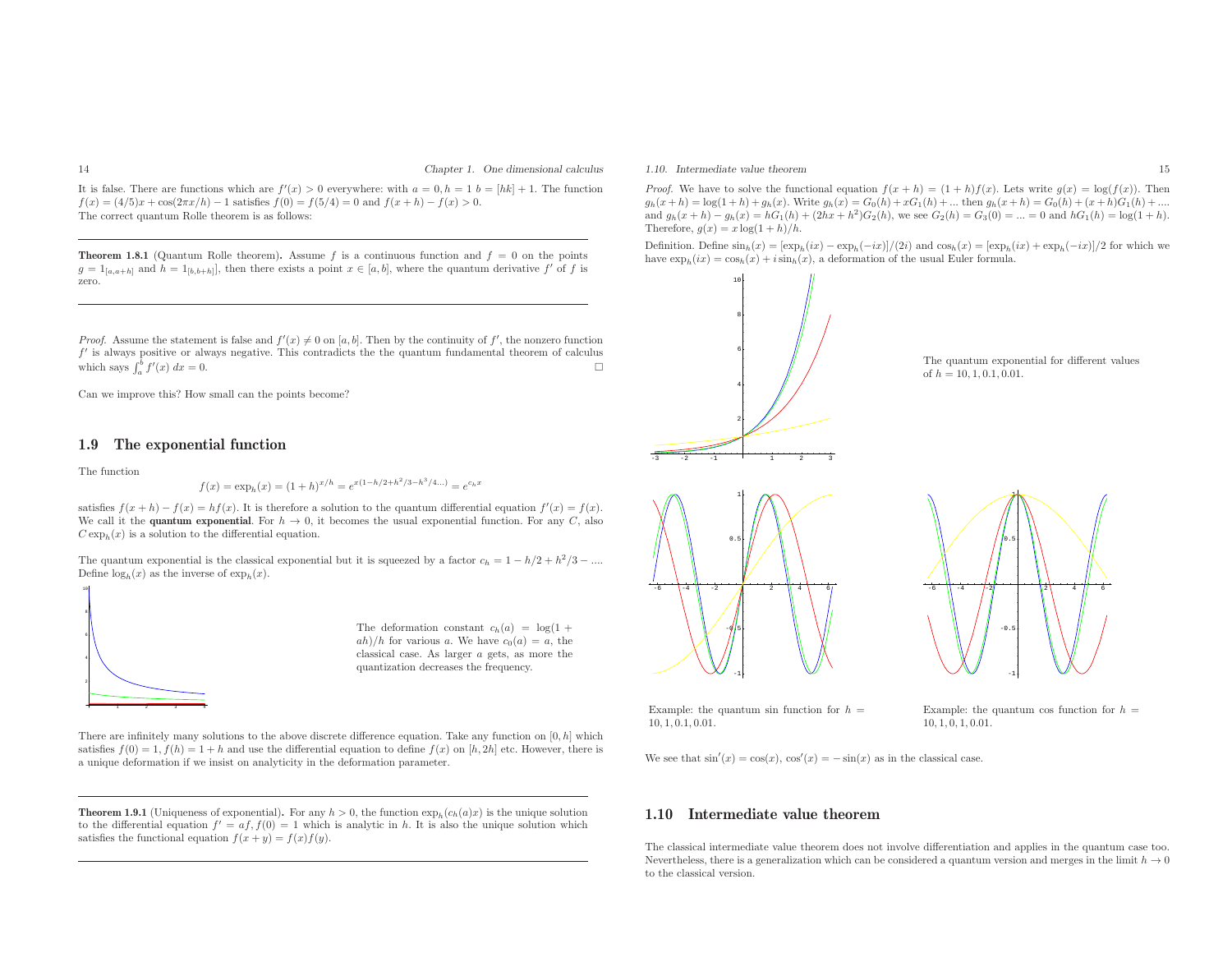**Theorem 1.10.1.** If f is a bounded measurable function and  $A = [a, a+h], B = [b, b+h]$  and  $r = \int_A f \le t \le$  $\int_B f = s$ . Then, there exists  $x \in [a, b]$  such that for  $X = [x, x + h]$  we have  $\int_X f = t$ .

*Proof.* The function  $g(x) = \int_x^{x+h} f(x) dx$  is continuous. Apply the classical intermediate value theorem.

#### 1.11 Hopital rule

Hopitals rule in the quantum case is a triviality but looks like the classical Hopital rule. If  $f(x) = 0, g(x) = 0$ , then

$$
f'(x)/g'(x) = f(x+h)/g(x+h) .
$$

You see that in the limit  $h \to 0$ , we get the classical Hopital rule.

### Chapter <sup>2</sup>

# Multivariable calculus

#### 2.1 Partial derivatives

Definition: Define partial derivatives as usual  $f_x(x, y, z) = [f(x+h, y, z) - f(x, y, z)]/h$ . The gradient of a function f is defined as  $\nabla f = \langle f_x, f_y, f_z \rangle$ .

Example: In three dimensions, vector fields come as one forms or two forms. They are defined as  $F(x, y, z) =$  $\langle P(x, y, z), Q(x, y, z), R(x, y, z) \rangle$ . The gradient of a function, the curl of a 1-form or the divergence of a 2-form are defined as in classical calculus:  $\nabla f(x, y, z) = \frac{1}{h} \langle f(x+h, y, z) - f(x, y, z), f(x, y+h, z) - f(x, y, z), f(x, y, z+h, z) \rangle$  $h) - f(x, y, z)$ .

Definition: the directional derivative of a function f into the direction v at a point  $(x, y, z)$  is defined as

$$
D_v(f) = \nabla f \cdot v
$$

Clairots theorem:  $f_{xy}(x, y) = f_{yx}(x, y)$ .

*Proof.*  $(f(x+h, y+h)-f(x, y+h))-(f(x+h, y)-f(x, y)) = f(x+h, y+h)-f(x+h, y))-(f(x, y+h)-f(x, y)).$  □

Example. Let  $f(x, y) = \log(3^{x}2^{y})$ , then we have linearity in each variables  $f(x + t, y) = f(x, y) + f(t, y)$  and  $f(x, y + s) = f(x, y) + f(x, s)$ . In that case, Clairots theorem is true.

#### 2.2 The multivariable chain rule

The chain rule is needed at various <sup>p</sup>laces in multivariable calculus. For example, to justify the fundamental theorem of line integrals, the parameterization independence of arc length, that the gradient is perpendicular to level surfaces.

How much can be carried over to the quantum case? For example, is <sup>a</sup> quantum deformation of <sup>a</sup> Hamiltonian system in the plane still integrable? We have  $x'(t) = H_y, y'(t) = -H_x$ . The classical verification of the conservation of energy needs the chain rule. The chain rule does not survive the quantum deformation however:

$$
f(g(x+h)) - f(g(x)) \neq [f(g(x)+h) - f(g(x))][g(x+h) - g(x)].
$$

The missing chain rule is not <sup>a</sup> big problem because the fundamental theorem of line integrals and arc length work without it. Surfaces are defined so that the gradient is automatically perpendicular to them. Lines are defined so that the gradient is perpendicular. This is <sup>g</sup>iven by the definition of the boundary as well as the definition of the exterior derivative.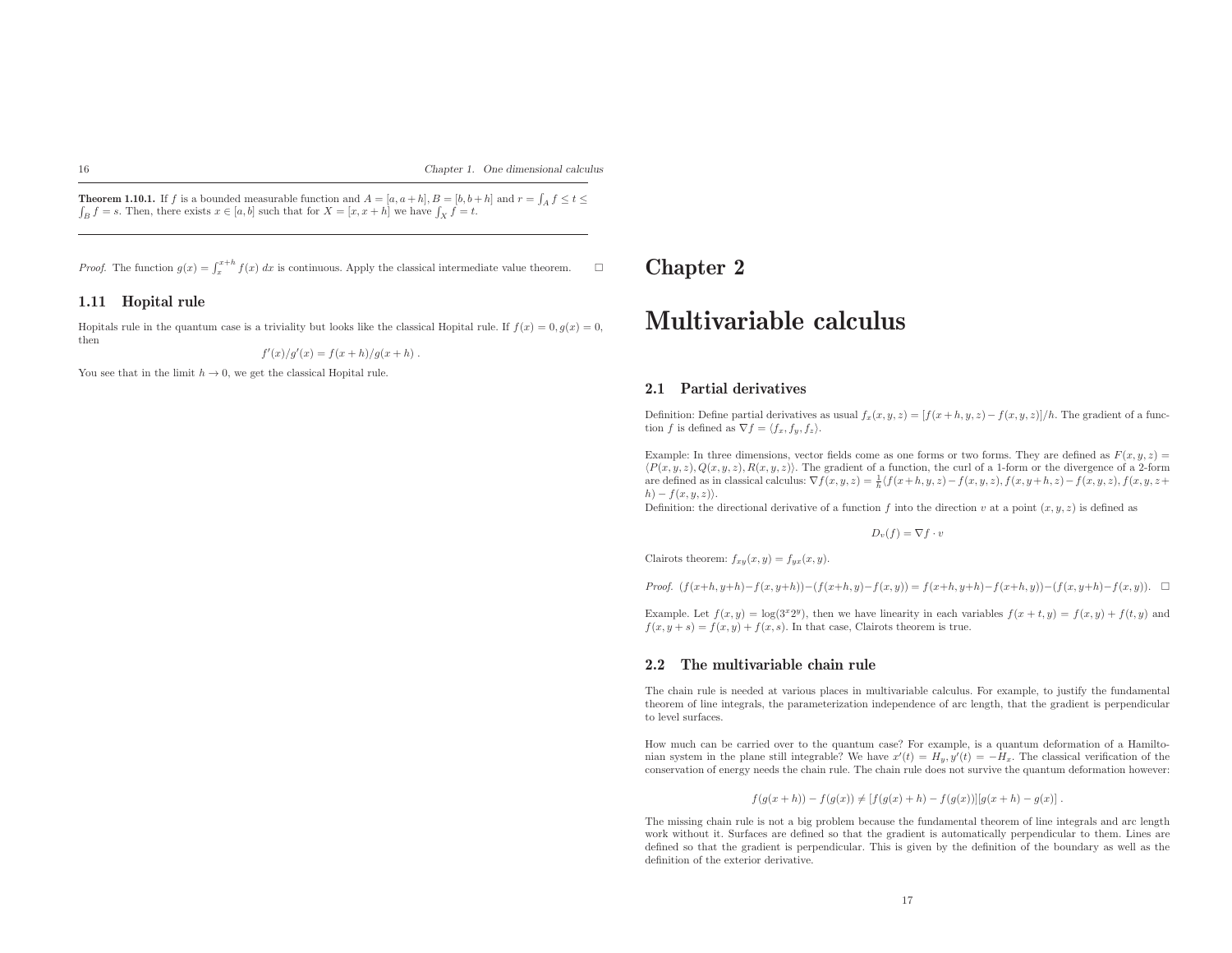Chapter 2. Multivariable calculus

Remark: A function  $H(x, y)$  defines a **differentiable structure**  $(h(x, y), k(x, y))$  defining the derivatives at a point so that the free evolution preserves a level curve of  $f$  and the chain rule works: define the gradients

$$
\nabla_{h,k} = (f_{x,h}, f_{y,k}) .
$$

Proposition:  $\nabla_{x'h,y'k} f$  is perpendicular to a curve  $(x(t), y(t))$  on the level curve.

The gradient depends now on the chosen curve. Should we leave the classical gradient with fixed  $h$  and let it define <sup>a</sup> Riemannian metric <sup>g</sup> such that the gradient is still perpendicular to the curve? The problem is that the metric depends on the chosen curve. We could however define a curve  $(x(t), y(t))$  on the curve so that the speed is 1.

#### 2.3 Manifolds and Forms

18

Before we discuss Stokes theorem in detail, we look at it in general. The concept of points, curves, surfaces andsolids and the concept of differential forms are very similar in quantum calculus. They are dual to each other.

A  $k$ -form in  $n$  dimensions is an object

$$
\sum_I f_I x_I ,
$$

 $\sum f_I x_I$ I

where the sum goes over all subsets I of  $\{1, 2, ..., n\}$ . and  $x_I = x_1 \wedge \cdots \wedge x_k$ .

A  $k$ -manifold in  $n$  dimensions is an object

where  $x_I = x_1 \wedge \cdots \wedge x_k$ .

The hodge dual of <sup>a</sup> form or manifold is

$$
\sum_{I} f_{I^*} dx_{I^*}
$$

where  $I^* = \{1, \ldots n\} \setminus I$ .

The **exterior derivative** of a k-form is the  $k + 1$  form  $\sum_{I,i} f_I dx_i \wedge dx_I$ . The **boundary** of a k-manifold is the  $(k-1)$ -manifold  $\delta = *d*$ .

Unlike in the classical case, differential forms and manifolds are mathematically the same objects. Remark. In the case of smooth differential forms in the limit  $h \to 0$ , we get the classical differential forms.<br>Experificials are obtained in the limit  $h \to 0$  as the boundary of  $(k+1)$ -manifolds. k-manifolds are obtained in the limit  $h \to 0$  as the boundary of  $(k + 1)$ -manifolds.<br>For two k objects, define  $\int_{-h}^{h} f(x) \wedge \star a(x) dx$ . We have For two k-objects, define  $\int_g f = \int f(x) \wedge *g(x) dx$ . We have:

**Theorem 2.3.1** (Stokes theorem).  $\int_g df = \int_{\delta g} f$ 

Proof.  $\langle g, df \rangle = \langle \delta g, f \rangle$  reflects the fact that the boundary operator  $\delta^*$  is the adjoint of the exterior derivative δ.. A construction of the construction of the construction of the construction of the construction of the construction of the construction of the construction of the construction of the construction of the construction of th

We see that the formalism is more symmetric and transparent in the quantum case. Lets look how the genera<sup>l</sup> Stokes theorem looks like in small dimensions.

#### 2.4. Curves in two dimensions 19

#### 2.4 Curves in two dimensions

In two dimensions, curves are given as  $C = P dx + Q dy$ .

The boundary of a region  $fdx \wedge dy$  is the curve  $\delta f = *d * f = * (f_x dx \wedge f_y dy) = -f_y dx + f_x dy$ .

If f is the characteristic function of <sup>a</sup> classical region, the boundary can be visualized as <sup>a</sup> vector field near the boundary of the region oriented counter clockwise. While for  $h \to 0$ , the curve becomes a vector field located<br>on the curve For  $h > 0$  the curve is fuzzy on the curve. For  $h > 0$ , the curve is fuzzy.

**Theorem 2.4.1** (a). For a region  $fdx \wedge dy$ , the boundary vector field is divergence free. The flow lines of this vector field are closed.

In other words, if we interpret the curve  $\delta G$  as a vector field, it is a Hamiltonian field.

If the curve vector field is compressible, then it is not the boundary of <sup>a</sup> region. By the Poincare Bendixsontheorem, one can look at the long time behavior of <sup>a</sup> curve and define natural regions inside limit cycles.

A curve is given as  $C = (P, Q)$  which is the boundary of a region G given by a function f. In the classical limit, <sup>a</sup> curve defines <sup>a</sup> vector field and the classical curves are integral curves of this vector field. In our case, the dynamical system  $x \to x + hC(x, y)$  is a discrete dynamical system and the curve is an orbit of this system.<br>Create theorem relates the line integral of a vector field E along C with the integral of the curl of E over the dynamical system  $x \to x + \hbar C(x, y)$  is a discrete dynamical system and the curve is an orbit of this system.<br>Greens theorem relates the line integral of a vector field F along C with the integral of the curl of F over the region <sup>G</sup>. This is <sup>a</sup> continuous integral. If we look at the orbits and look at the ergodic averages, we obtain an orbit line integral. It is obtained from an invariant measure of the dynamical system. Is there <sup>a</sup> measure on <sup>G</sup> naturally associated with the measure obtained from the curve so that Greens theorem generalizes? If yes, howdo we find it? Greens theorem with respect to the initial measure is

$$
(\delta G, F) = (G, dF) .
$$

Now we have this just weighted with a measure  $\mu$ .

If we have <sup>a</sup> periodic orbit, then the line integral is <sup>a</sup> finite sum as is the integral of the curl. If we introduce <sup>a</sup> second dynamical system whose orbit fills out  $G$  and has as a boundary the finite orbit, then we have a more natural version of Greens theorem.

#### 2.5 Surfaces in three dimensions

Surfaces in three dimension are described as  $S = P dy \wedge dz + Q dz \wedge dx + R dx \wedge dy$ . One can think of it as a weighted plane field. At every point there is a plane normal to  $(P, Q, R)$  with weight the length of  $(P, Q, R)$ .

If  $fdx \wedge dy \wedge dz$  is a quantum region, then its boundary S consists of a plane field  $S = f_x dy \wedge dz + f_y dz \wedge dx + f_y dz \wedge dz + f_z dz \wedge dz + f_z dz \wedge dz + f_z dz \wedge dz + f_z dz \wedge dz + f_z dz \wedge dz + f_z dz \wedge dz + f_z dz \wedge dz + f_z dz \wedge dz + f_z dz \wedge dz + f_z dz \wedge dz + f_z dz \wedge dz + f_z dz \wedge dz + f_z dz \wedge dz + f_z dz \wedge dz$  $f_z dx \wedge dy$ .

**Theorem 2.5.1.** For a solid  $fdx \wedge dy \wedge dz$ , the boundary plane field S is irrotational.

Question: Are the integral surfaces closed surfaces?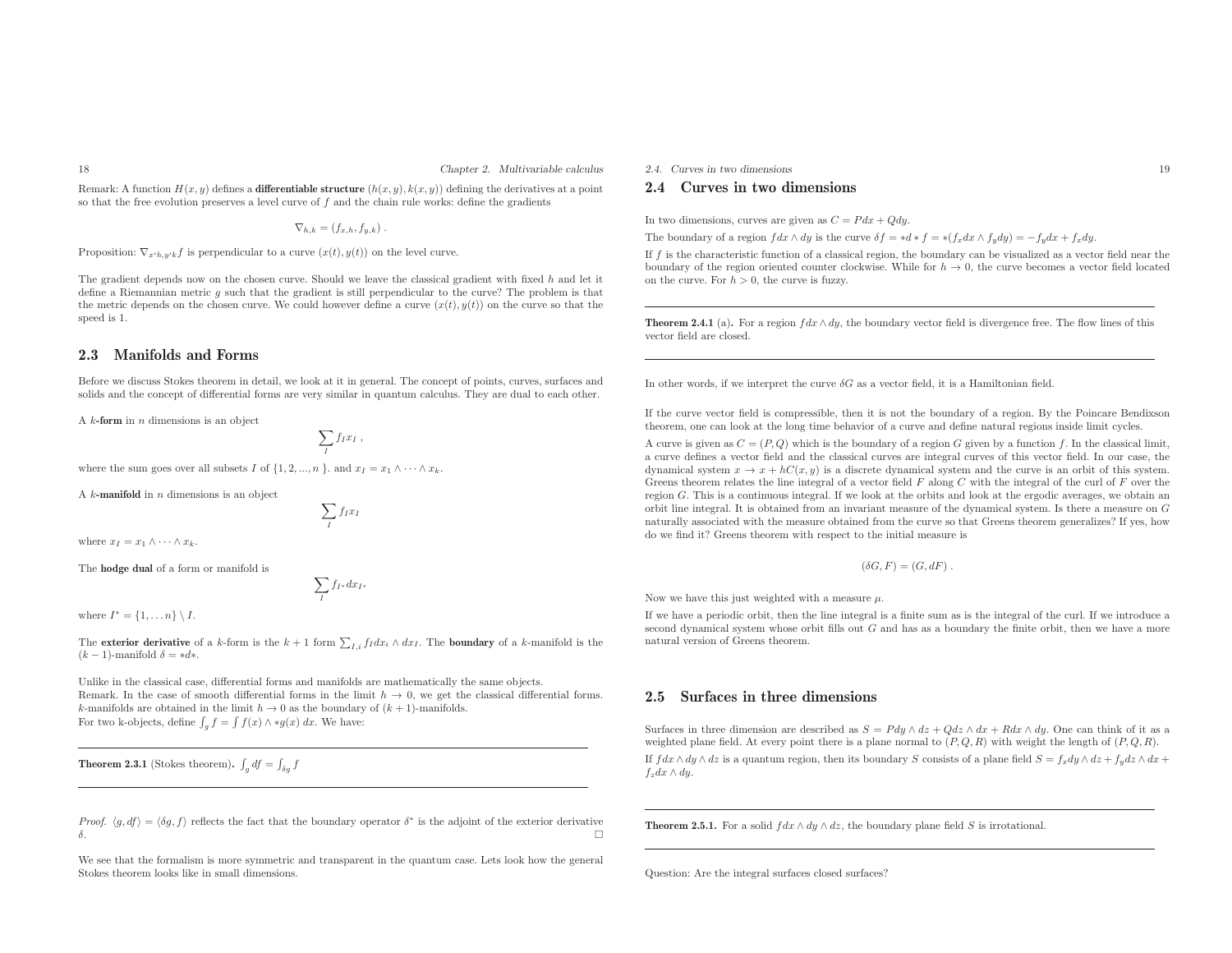#### Chapter 2. Multivariable calculus

#### 2.7. Extremal problems 21



<sup>A</sup> surface in two dimensions is <sup>g</sup>iven by <sup>a</sup> <sup>p</sup>lanar field. The boundary of <sup>a</sup> solid is <sup>a</sup> <sup>p</sup>lanar field which is tangent to level surfaces of the function defining the solid.

Surfaces in three dimensions can be seen as orbits of <sup>a</sup> dynamical system with two dimensional time.

#### 2.6 Line integrals

Given a 1-form F and a curve C,  $\int_C F$  is the line integral of F along the curve. In the quantum version, it<br>is an integral which does not need a parameterization of the curve because the velocity field is already given is an integral which does not need <sup>a</sup> parameterization of the curve because the velocity field is already <sup>g</sup>iven. The quantum line integral makes sense for non-smooth regions like the Koch snowflake. The limiting the line integral in such cases can be derived from the classical Green theorem too.





A square region in the plane  $f = 1_{[0,1] \times [0,1]}$  The quantum boundary of a square region in the plane.



A square region in the plane The quantum boundary of a square region in the plane  $\qquad$  the plane

The actual boundary curve is an integral curve of the vector field. Given a vector field  $F$  which is irrotational in the plane. How do we find the quantum potential?

We have two different integrals, the integral in the <sup>p</sup>lane and the anti derivative. The line integral is <sup>a</sup> double integral and the anti derivative is a finite sum. Greens theorem shows that the line integral of  $F$  along the boundary of a region G is zero if  $F = df$ .

If  $F = (P, Q)$  satisfies  $dF = 0$ , then  $F = df$  for some function. The function f can be computed using antiderivatives which are finite sums. The discrete integral along <sup>a</sup> closed loop is also zero.

Let  $S(x, y, z) =$  $h, z)-g(x, y, z), g(x, y, z-h)-g(z)$  or have a boundary curve  $\nabla^* \times g$ . The boundary of a curve r is the function  $\nabla^* \cdot r$ .

#### 2.7 Extremal problems

Definition: A point, where the gradient of f is zero is called a **critical point** of f. If a function has a quantum critical point, does this imply that there is <sup>a</sup> classical critical point nearby? We know that there are curves passing by where  $f_x = 0$  and where  $f_y = 0$ . What happens near a classical critical point? How does the quantum gradient vector field look like and its length  $g = ||\nabla f||^2$ .

Exercise: Is it true that if  $g$  has a critical point, then  $f$  has a critical point.

How does the second derivative test look like for functions  $f(x, y)$  of 2 variables? Lets assume a point  $(x, y)$  is a critical point Even if we assume the discrete discriminant D is positive and  $f_{xx} < 0$  in a disc of radius 2h, this does assure that we have <sup>a</sup> critical point in that disc?

**Theorem 2.7.1** (Extremization of several variables). If  $f(x, y)$  is a continuous function of two variables on  $I = [x_0 - h, x_0 + 2h] \times [y_0 - h, y_0 + 2h]$ . and  $|\nabla f(x, y)| < h f_{xx}(x, y)$  and  $|\nabla f(x, y)| < h f_{yy}(x, y)$  in I, then f has <sup>a</sup> local minimum in <sup>I</sup>.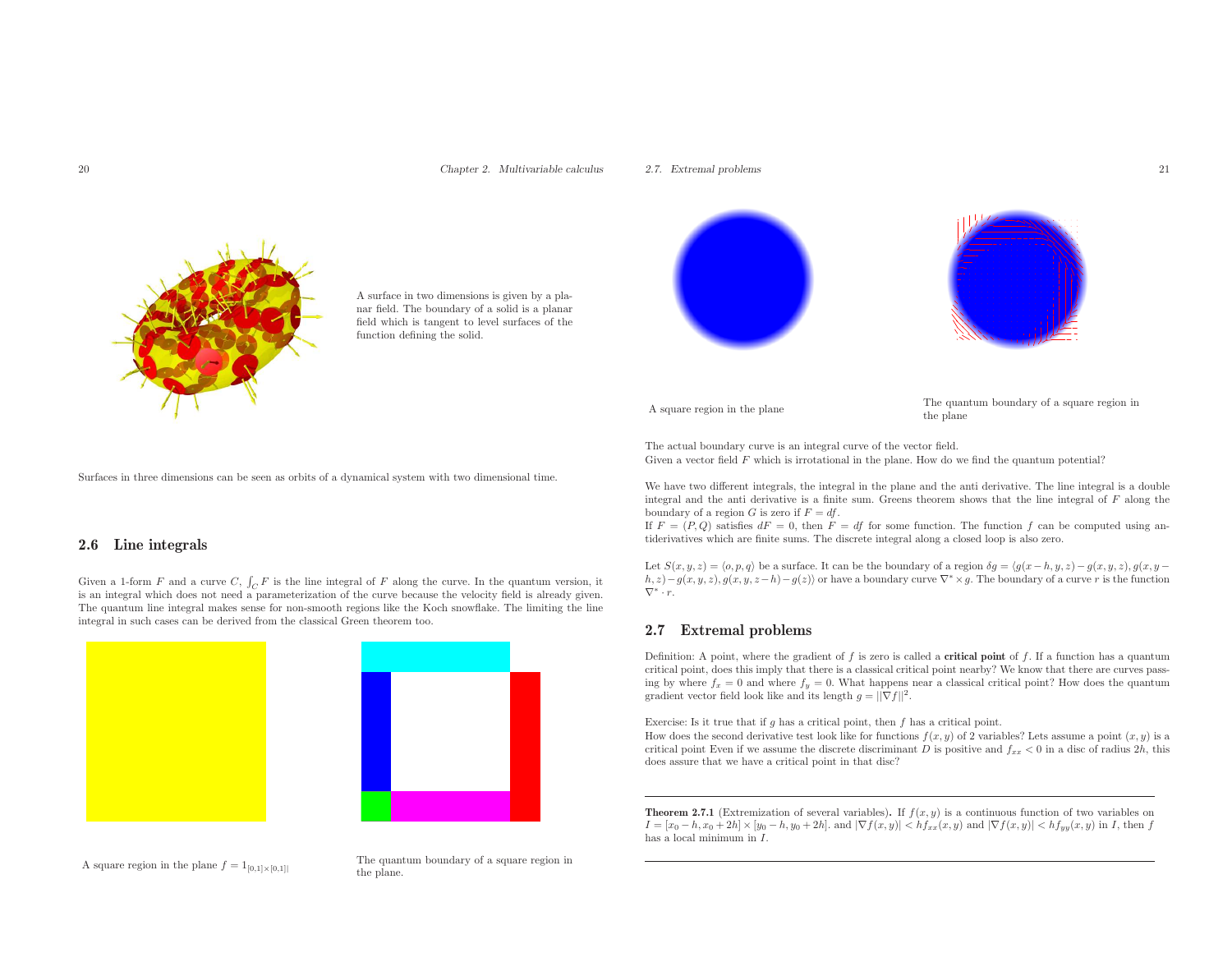#### Chapter 2. Multivariable calculus

**Lemma 2.7.2.** Let f be a continuous function of one variable. If  $|f'(x)| < hf''(x-h)$  and  $|f'(x)| < hf''(x)$ , then there exists a local minimum in the interval  $[x, x + 2h]$ .

Proof. 1. case:  $f(x+h) > f(x)$ . The condition  $f'(x) = |f'(x)| < hf''(x-h)$  implies  $f(x-h) > f(x)$ . There is a local minimum in  $[x-h, x+h]$ .

a local minimum in  $|x - h, x + h|$ .<br>2. case:  $f(x + h) < f(x)$ . The condition  $-f'(x) = |f'(x)| < hf''(x)$  implies  $f(x + h) < f(x)$ . There is a local minimum in  $[x, x+2h]$ .

3. case:  $f(x+h) = f(x)$ . The two conditions imply  $f(x-h) > f(x) = f(x+h) < f(x+2h)$ . Proof of the theorem:

*Proof.* The condition implies  $f_x(x, y) < h f_{xx}(x, y)$  and  $f_y(x, y) < h f_{yy}(x, y)$ . By the lemma, for every fixed y, there exists a  $x(y)$  such that  $f(x(y), y)$  is smaller than the minimum on the vertical classical boundaries. Simliarly, there exists  $y(x)$  such that  $f(x, y(x))$  is smaller than the minimum on the horizontal classical boundaries. Assume  $(x, y)$  is the minimum of f on the classical closed set I and that it is on the boundary. If it is on a vertical boundary, we have <sup>a</sup> point in the interior where it is smaller. Also if it is on <sup>a</sup> horizontal boundary.

Challenge: does there exist  $(x_1, y_1) \in I$  for which  $\nabla f(x_1, y_1) = (0, 0)$ ? Here is an argument: the function  $g_1(x, y) = f(x + h, y) - f(x, y)$  is negative on the left boundary and positive on the right boundary. There is for every y a point  $(x, y)$ , for which  $g_1(x, y) = 0$ . This defines a curve from the left boundary to the right boundary. Similarly, there is a curve from the lower to the upper boundary where  $g_2(x, y) = f(x, y + h) - f(x, y)$  is zero. The point is the intersection point of these two curves. The problem is that the curves might not be connected<br>cate and not intersect curv for greath functions. sets and not intersect even for smooth functions.

Remark. The minimum found in the theorem does not need to be <sup>a</sup> strict minimum. It might be part of <sup>a</sup> set on which the minimum is attained.

#### 2.8 Lagrange

What is the analog of extrema under constraints? Is there <sup>a</sup> Lagrange multiplier method? Is there an anlogue to the Lagrange equations? What is <sup>a</sup> constraint?

Assume we want to extremize the function f on the constraint  $g = c$ . We can setup the discrete equations  $\nabla f = \lambda \nabla g, g = c$  and solve them. This is defined for continuous functions f, g and leads to the classical limit. Thoughts: a) Because the boundary of  $g \leq c$  s a function  $\delta g$ , we could also try to find the extremum of f on the extremum of f on the region  $\delta g \neq 0$ . If the boundary of g has the entire plane as support, then this is the usual extremization problem. b) We might not want to find <sup>a</sup> point but <sup>a</sup> function as an extremum because points are described byfunctions too.

#### 2.9 Arc length and surface area

Arc length and surface area are integrals defined as usual. Definition. Given a curve  $C = P dx + Q dy$ , define the **arc length** as

$$
|C| = \int \sqrt{P^2 + Q^2} \; dx dy \; .
$$

Example. What is the arc length of the boundary of a disc of radius  $r$ .



The quantum boundary of <sup>a</sup> disc of radius <sup>1</sup> for  $h = 0.4$ .

Definition. Given a surface  $S = P dy \wedge dz + Q dz \wedge dx + R dx \wedge dy$ , we define its **surface area** 

$$
|S| = \int \sqrt{P^2 + Q^2 + R^2} \, dxdydz
$$

With more genera<sup>l</sup> fuzzy curves, what <sup>p</sup>lays the role of geodesics?

Cohomology: if the underlying space is  $R<sup>3</sup>$ , then every vector field with vanishing curl is a gradient field. On the three dimensional torus, this is no more true. Also rationality conditions matter for  $h$ . We get into ergodic cohomology.

#### 2.10 Partial differential equations

The **transport** or **advection** equation  $f_t = f_x$  has the solution  $f(t, x) = g(x + t)$ , where  $g(x) = f(0, x)$ . This is true for all  $h$  and therefore also in the classical limit.

Since  $D_x^2 - D_t^2 = (D_x - D_t)(D_x + D_t)$ . We also have the general solution of the **wave equation**  $f_{tt} = f_{xx}$ .

#### 2.11 Taylor formula

 $D_t f = D_x f$  shows that  $f(t, x) = e^{D_x t c_h} g$ . This leads to a Taylor formula

$$
g(x+t) = \sum_{k=0}^{\infty} (D_x^n g) g \frac{t^n c_h^n}{n!}.
$$

We already have  $g(x + h) = g(x) + hD_x g(x)$ . Write  $U = 1 + hD$ . It is a unitary operator:  $Uf(x) = f(x + h)$ . We can write

$$
f(x+t) = \exp_h(D_x t) = \exp(c_h(D_x)t) = \exp(\log(1 + D_x h)/ht) = \exp(\log(U)t/h) = U^{t/h}
$$

This works formally very well.

The quantum Taylor expansion of a function f is the series  $\exp(\log(1 + D_x h)/ht) f$ . We have

$$
\exp(\log(1+D_x h)/ht) = (1+D_x t + \frac{D_x^2 t^2}{2} + \frac{D_x^3 t^3}{6} + \dots
$$

$$
- \left[ \frac{D_x^2 t}{2} + \frac{D_x^3 t^2}{2} + \frac{D^4 t^3}{4} + \dots \right]h
$$

$$
+ \left[ \frac{D_x^3 t}{3} + \frac{11D^4 t^2}{24} + \frac{7D_x^5 t^3}{24} + \dots \right]h^2
$$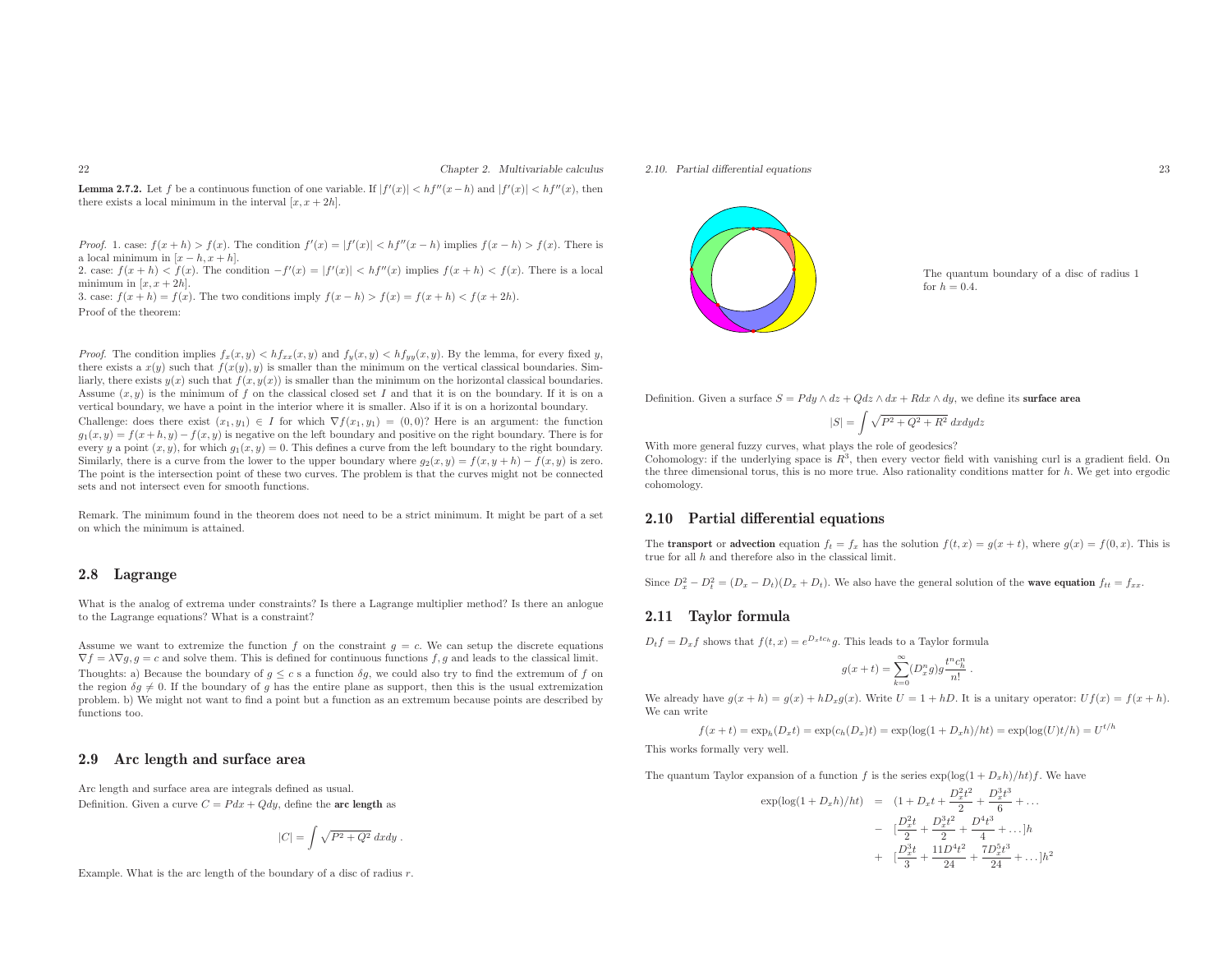It is the quantum deformation of the usual Taylor formula. For  $t = h$ , we get  $f(x+h)$ . But now,  $D_x$  is a bounded operator of norm  $\leq 2$ . What does this give if  $T(x) = x + h$  is replaced by a transformation which can not be interpolated by <sup>a</sup> flow?

For  $h > 0$ , the Taylor formula is formally for any bounded continuous function. But it only exists if the translation  $U = 1 + Dxh$  has an infinitesimal generator L. In that case, it is just the usual Taylor formula.

Exercise: If  $f(x)$  is a polynomial with  $f'(x) = 0$  for all x, then f is constant. There are infinitely many f for **Chapter 3** which  $f'(x) = 0$ . which  $f'(x) = 0$ .

# Complex Analysis

#### 3.1 Analytic functions

Define as in the classical case  $d/dz = \frac{1}{2}(\partial_x - i\partial_y)$  and  $d/\overline{dz} = \frac{1}{2}(\partial_x + i\partial_y)$ . We deform the algebra to force  $d/dz[z]^n = n[z]^{n-1}$ . Taylors formula now still holds for polynomials.

We call a function  $f$  analytic if  $d/dz f = 0$ . If  $f(z)$  is a classical analytic function, then also the deformed function is analytic. But there are much more quantum analytic functions: take <sup>a</sup> classical analytic function $f(z)$ , deform it and add an arbitrary function g which satisfies  $g(x + h, y) = g(x, y + h) = g(x, y)$ . Then  $f + g$ is quantum analytic too.

We check that with  $f = u + iv$ , we have

$$
\frac{\partial f}{\partial \overline{z}} = 0 \Leftrightarrow \frac{\partial u}{\partial x} = \frac{\partial v}{\partial y}, \frac{\partial v}{\partial x} = -\frac{\partial u}{\partial y}.
$$

The right hand side are called the Cauchy-Riemann differential equations.

Quantum analytic functions do not need to be classically analytic. We call a function  $u(x, y)$  harmonic in a region D if  $\Delta f(x, y) = 0$ . If u is a harmonic function, then there is a harmonic conjugate v so that  $u + iv$  is analytic. Indeed, by the Cauchy-Riemann differential equations, we know the derivatives of  $v$  and since  $v$  has curl 0, the derivatives form a gradient field for which we have a potential  $v$ .

#### 3.2 Theorem of Cauchy

Theorem of Cauchy: If f is a quantum analytic function and C is a curve which is the boundary of a region  $D$ , then

$$
\int_C f(z) \ dz = 0 \ .
$$

The proo<sup>f</sup> is the same because the classical proo<sup>f</sup> uses Greens theorem for the real and imaginary parts. Cauchy integral formula: if D is a simply connected region and  $C = \delta D$  is its boundary, then for any  $w \in D$ 

$$
f(a) = \frac{1}{2\pi i} \int_C \frac{f(w) dw}{w - a} .
$$

By differentiating the integral formula  $n$  times, one obtaines generalized integral formulas:

$$
f^{(n)}(z) = \frac{n!}{2\pi i} \int_{\gamma} \frac{f(w) \, dw}{(w-z)^{n+1}} \, .
$$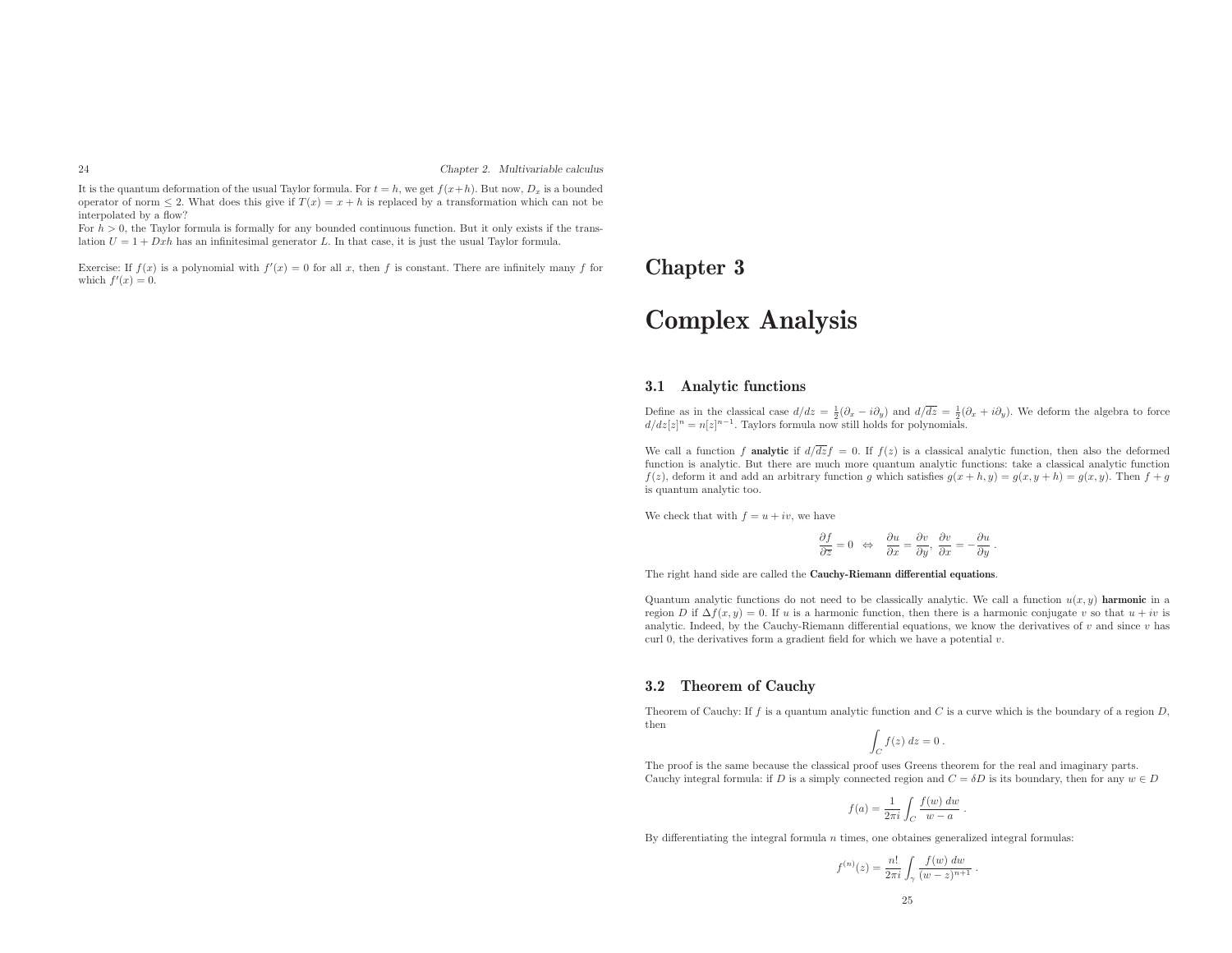Chapter 3. Complex Analysis

As in the classical case, this immediatel implies the Taylor formula

$$
f(z) = \sum_{n} f^{(n)}(z) z^{n} / n! .
$$

(There were two different ways already to derive <sup>a</sup> Taylor formula in the quantum case: (1) directly using the differences, (2) by deforming the algebra and now (3) using discrete complex analysis.

Residue formula: define meromorphic functions, poles and then the residue. Possible <sup>p</sup>icture: for <sup>a</sup> meromorphic function  $f$  and a curve  $C$  which is the boundary of a region  $G$ , we have

$$
\int_C f(z) dz = 2\pi \int_G Res(f, z) dz \wedge \overline{dz}
$$

### Chapter <sup>4</sup>

# Differential equations

Unlike ordinary differential equations  $\dot{x} = f(x)$  Quantum ordinary differential equations  $d/dtx = f(x)$  always Unlike ordinary differential equations  $x = f(x)$  Quantum ordinary differential equations  $a/dxx = f$  have solutions: the differential equation is a discrete dynamical systems and describes the time step.

#### 4.1 The harmonic oscillator

**Theorem 4.1.1** (Harmonic oscillator). Theorem. For any  $h > 0$ , the general analytic solution to the quantum calculus harmonic oscillator

 $y'' = -a^2y$ 

is  $y(t) = A \cos_h(c_h(a)x) + B \sin_h(c_h(a)x)$ .

*Proof.* It all follows from the unique solution to the quantum calculus differential equation  $f' = f$ . <sup>A</sup> quantum deformation of <sup>a</sup> harmonic oscillator makes the oscillator rotate slightly slower than the classical oscillator.

 As in the classical case, we can now solve any system of linear quantum differential equations. The corresponding solutions are the same and can be obtained by deforming exp,  $\cos \sin$  for  $h > 0$ .

Note that  $\exp(x)^n = \exp(nx)$ . This shows that the quantum trigonometric functions satisfy the same identities. For example, the double angle formulas

$$
\cos_h(2x) = \cos_h(x)^2 - \sin_h(x)^2, \sin_h(2x) = 2\sin_h(x)\cos_h(x)
$$

both hold.

#### 4.2 PDE's

Also many partial differential equations have solutions. Whenever it is possible to seperate one variable andwrite  $f_t = D(f)$ , where D is a difference operator in the other variables, it is possible to de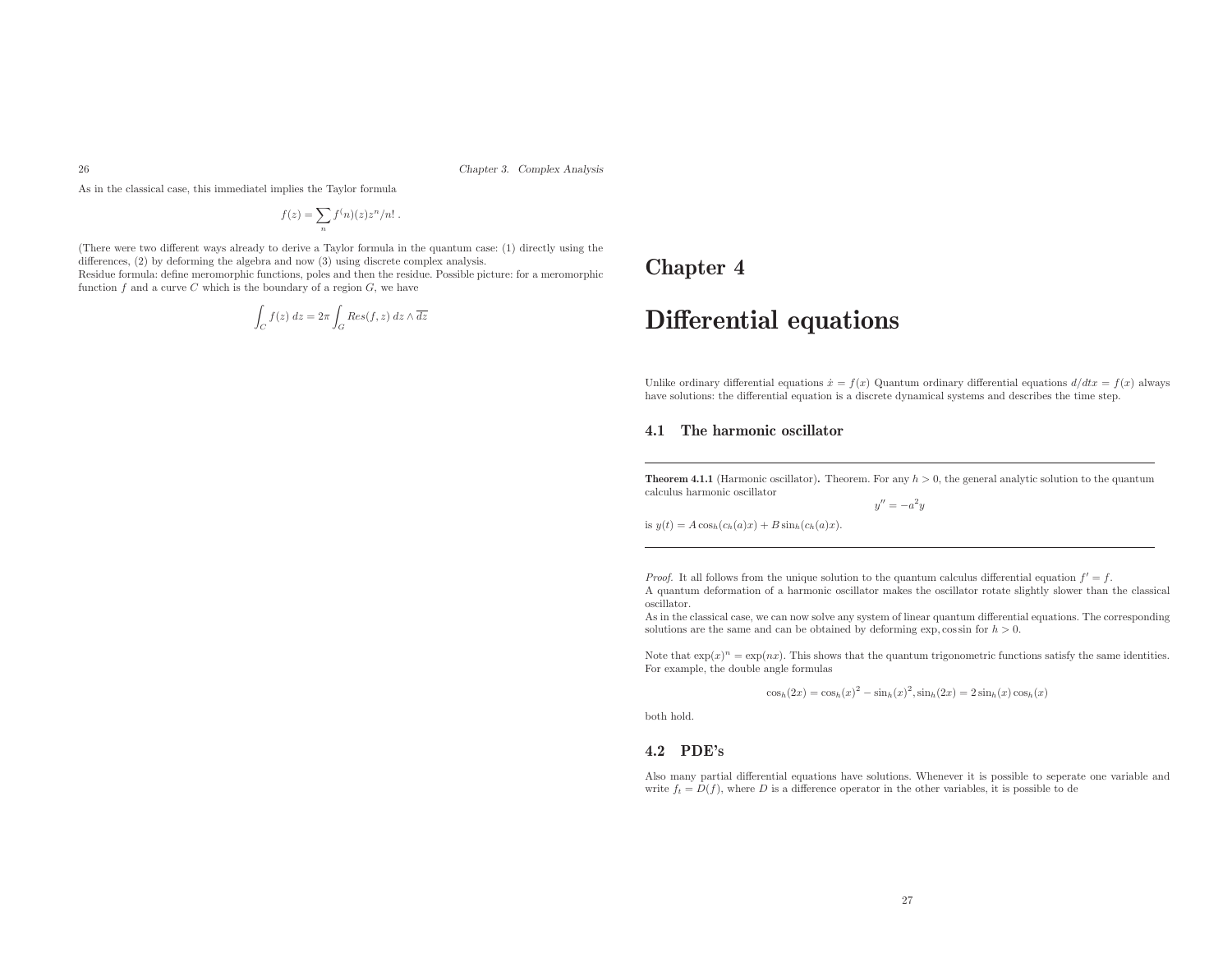### Chapter <sup>5</sup>

# Explorations

#### 5.1 Introduction

Classical calculus is very successful in describing nature. Why would one want to explore alternatives then? As usual, simply because we can. But it remains <sup>a</sup> legitimite question, whether classical theories which are successful for example in <sup>p</sup>hysics, can be replaced by <sup>a</sup> discrete version without limits.

Ernst Specker asked once how it comes that we model <sup>p</sup>henomena with the language of differentials and then discretize this again to compute things. For example, waves in the ocean which are <sup>a</sup> huge discrete particle system are modeled by smooth differential equations which then when computing things are discretized again. Is there <sup>a</sup> shortcut or is the classical limit <sup>a</sup> real simplification?

#### 5.2 Hamiltonian systems

Is there <sup>a</sup> natural way to discretize <sup>a</sup> Hamiltonian system to leave the energy surface intact? We would like to discretize systems like Kepler's problem without losing integrability. If such <sup>a</sup> system can not be modeled easily, the approac<sup>h</sup> is questionable.

In the multivariable case, we would have to adapt

$$
d/dt f(x(t), y(t)) = [f(x(t+h), y(t+h)) - f(x(t), y(t))]/h
$$
  
\n
$$
= [f(x(t+h), y(t+h)) - f(x(t), y(t+h))]/h
$$
  
\n
$$
+ [f(x(t), y(t+h)) - f(x(t), y(t))]/h
$$
  
\n
$$
= f_{x,x'h}(x(t), y(t+h))x'(t) + f_{y,y'h}(x(t), y(t))y'(t).
$$

Because for <sup>a</sup> classical Hamiltonian system

$$
\begin{array}{rcl}\n\dot{x} & = & H_y \\
\dot{y} & = & -H_x^+ \\
\end{array}
$$

the speed is the length of the gradient vector of  $H$ , we could define in two dimensions the map  $T(x, y)$  by drawing a circle of radius  $\|\nabla H\|$  around a point and intersecting it with the level curve. This preservs the level curves and volume, if we do the steps one after each other.

For <sup>a</sup> central body problem we have with <sup>a</sup> deformed cross product <sup>a</sup> conservation of the momentum. In our case, we might have to deform the cross product on each point differenty. As long as  $x''$  is parallel to  $x$ , we are fine.

#### 5.3 Electromagnetism

The classical Maxwell equations  $dF = 0$ ,  $\delta F = j$  in 4 dimensions look the same in quantum version. If we accept that every 2-form can also be interpreted as <sup>a</sup> "two dimensional surface" and <sup>a</sup> 1-form as <sup>a</sup> "1-dimensional